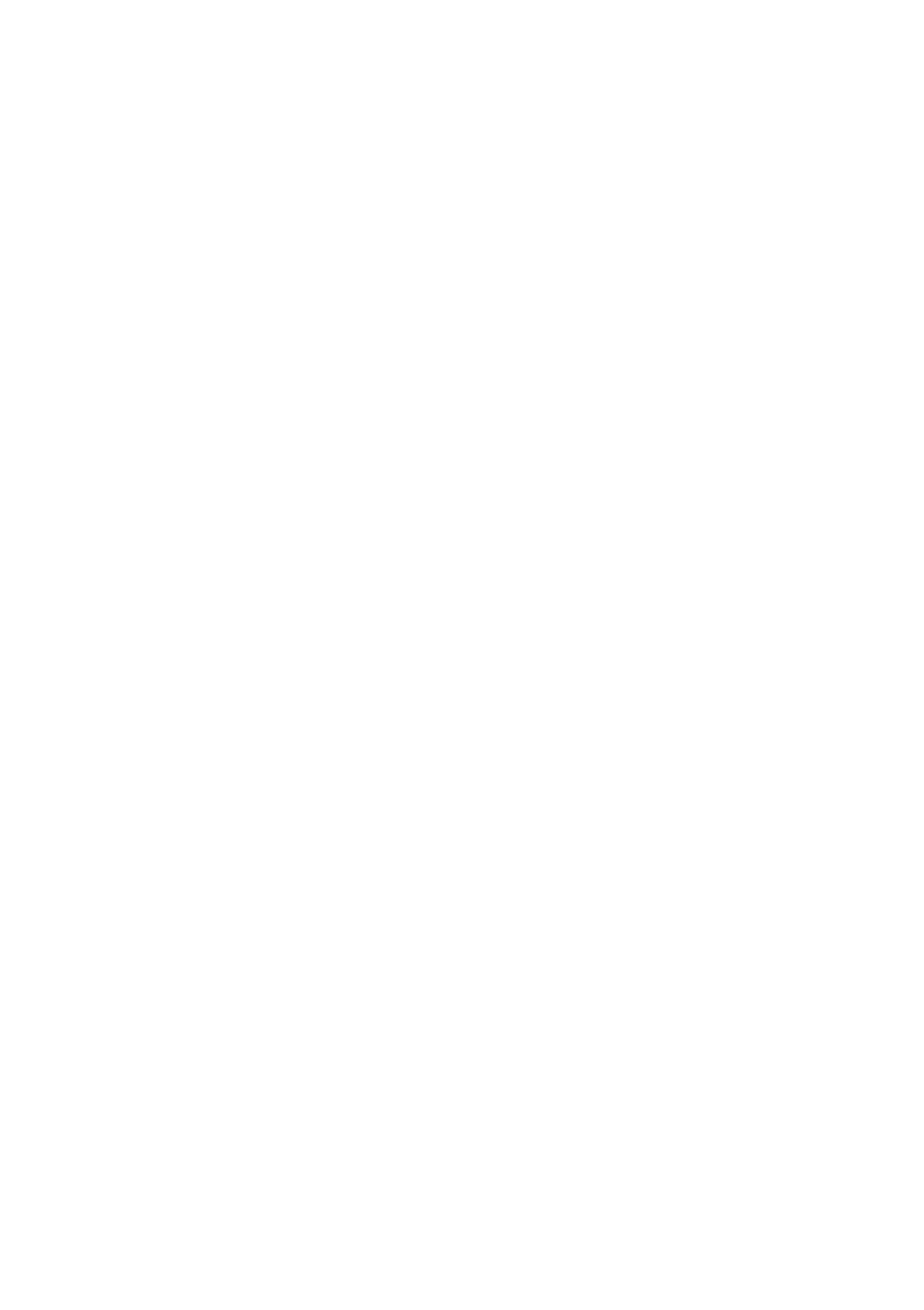# Introduction to Your Policy

Zenith Marque Insurance Services Limited is pleased to welcome you as a customer. Zenith Marque Insurance Services administers your policy on behalf of Zenith Insurance Plc (the Insurer).

This Policy Document is evidence of a legally binding contract of insurance between you (the Insured) and Zenith insurance Plc (the Insurer).

This contract is entered into on the basis that:

- you have taken all reasonable care to answer all questions asked honestly, accurately and to the best of your knowledge; and
- any other information given either verbally or in writing by you or on your behalf at the time you applied for insurance is also complete; and
- the information supplied has been given honestly and to the best of your knowledge and belief.

The information that you have given to us is shown on your signed proposal form, or statement of fact or statement of insurance but will also include further information given either verbally or in writing by you or on your behalf at the time you applied for insurance.

You must read this policy document, the Policy Schedule and the Certificate of Motor Insurance together. The Policy Schedule tells you which sections of the policy apply. Please check all three documents carefully to make certain they give you the cover you want.

We have agreed to insure you against liability loss or damage that may occur within the geographical limits of the policy during any period of insurance for which you have paid, or agreed to pay the premium. The cover we provide is subject to the terms, conditions and exceptions contained in this policy document or in any endorsement applying to this policy document.

Nobody other than you (the Insured) and us (Zenith Insurance Plc) has any rights that they can enforce under this contract except for those rights that they have under road traffic law in any country in which this insurance applies.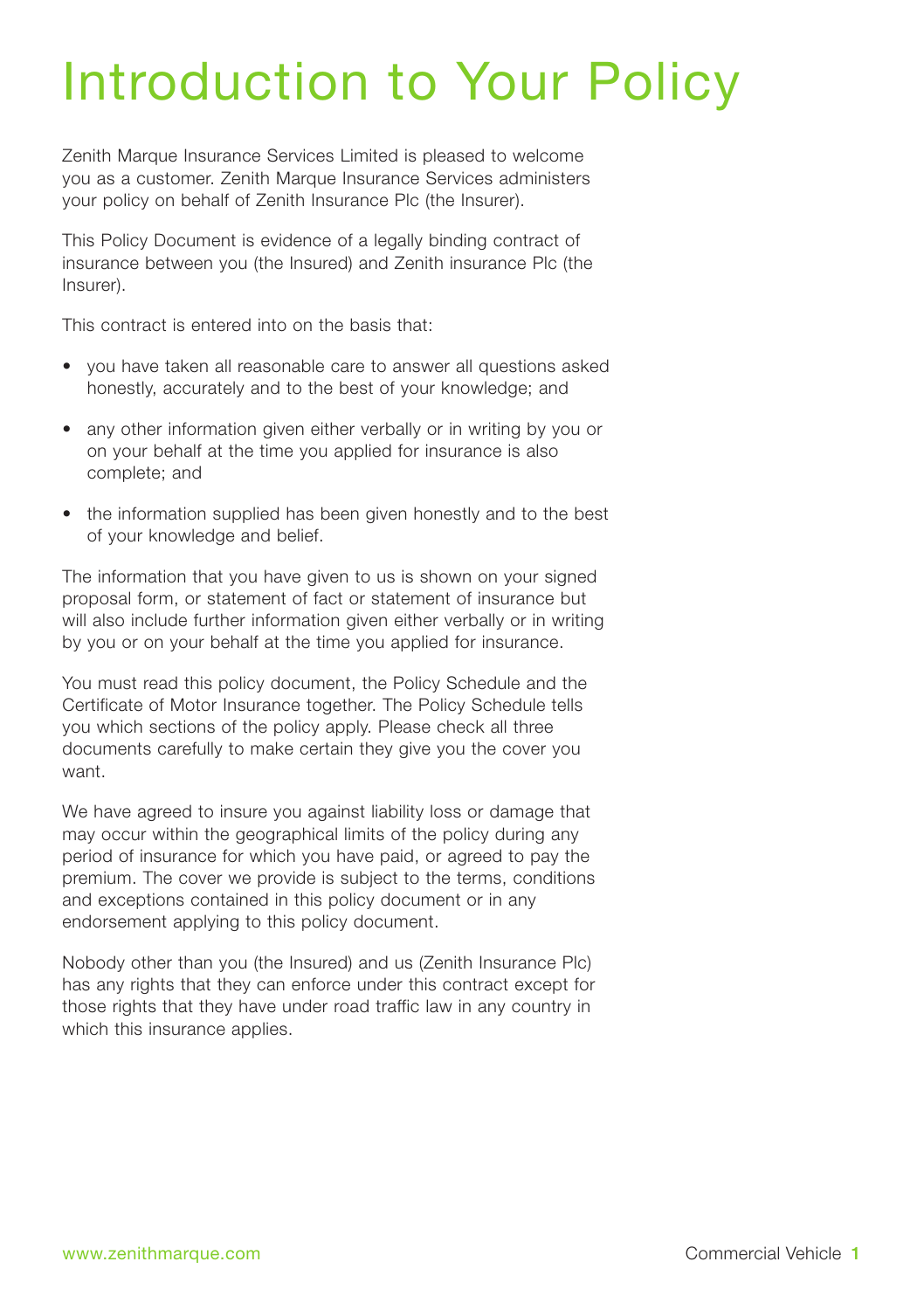Unless specifically agreed otherwise, this insurance shall be subject to English Law.

The terms and conditions of this policy and all other information concerning this insurance are communicated to you in the English language and we undertake to communicate in this language for the duration of the policy.



Gary Humphreys *Underwriting Director Zenith Insurance Plc and/or its co-Insurer QIC Europe Limited.*

Authorised Insurers, registered in Gibraltar No 84085. Registered Office: 846-848, Europort, Gibraltar.

Zenith Insurance plc is regulated by the Gibraltar Financial Services Commission and subject to a limited regulation by the Financial Conduct Authority and the Prudential Regulation Authority in respect of underwriting business in the UK (No. 211787).

Zenith Insurance Plc is a member of the Association of British Insurers.

QIC Europe Limited, registered in Malta with registered address at No. 7, 4th Floor, Block C, Skyway Offices, 179 Marina Street, Pieta, PTA 9042, Malta.

QIC Europe Limited is authorised and regulated by the Malta Financial Services Authority (MFSA) to carry on general insurance business in terms of the Malta Insurance Business Act, 1998 and subject to limited regulation by the UK Financial Conduct Authority and the Prudential Regulation Authority in respect of underwriting business in the UK (No. 659521).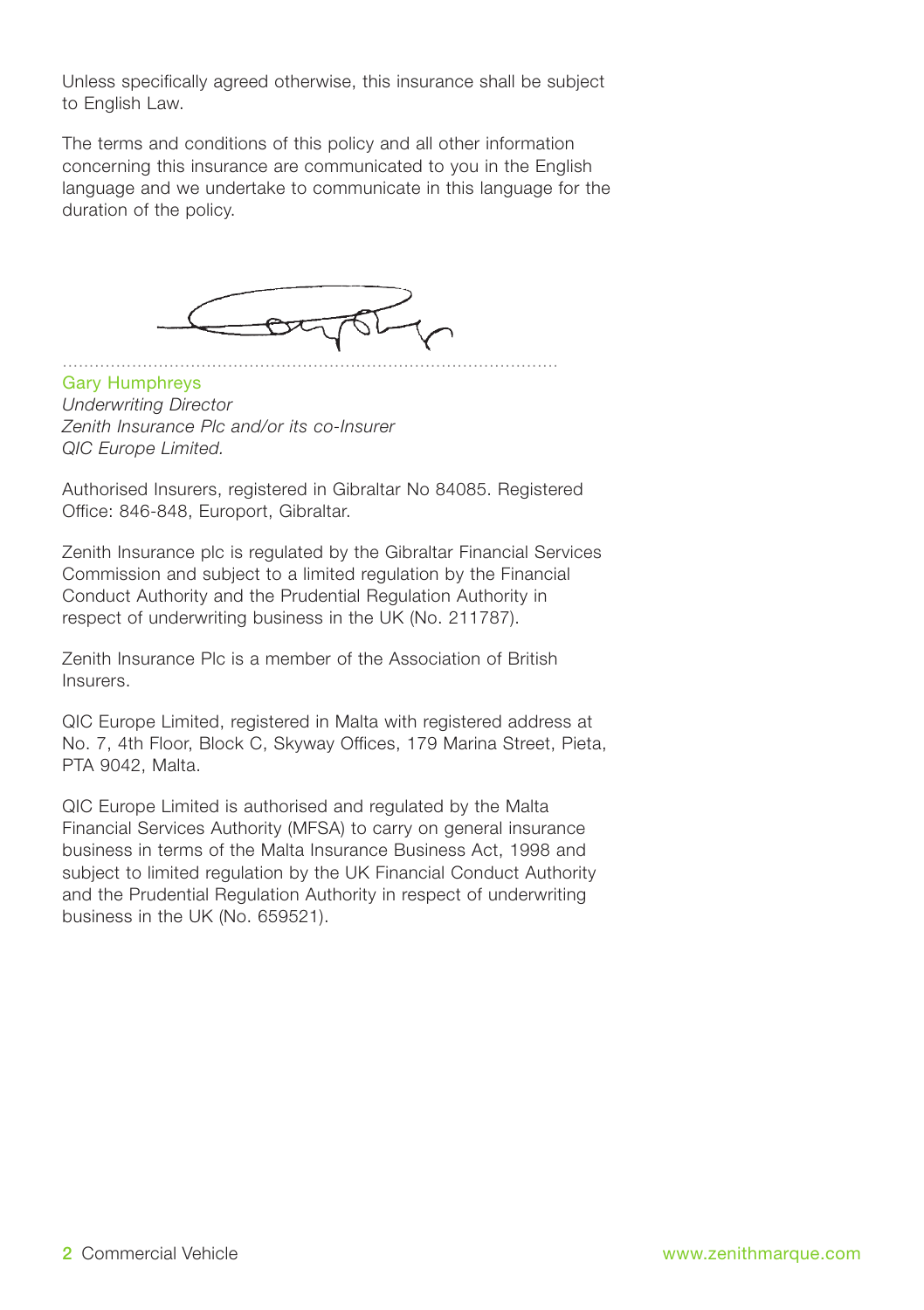### Several Liabilities Notice

The obligations of Zenith Insurance Plc and its co-insurers under contracts of insurance to which they subscribe are several and not joint and are limited solely to the extent of each insurer's individual subscription. If one of the insurers does not for any reason satisfy all or part of its obligations the other insurers will not be responsible for the defaulting insurer's obligations.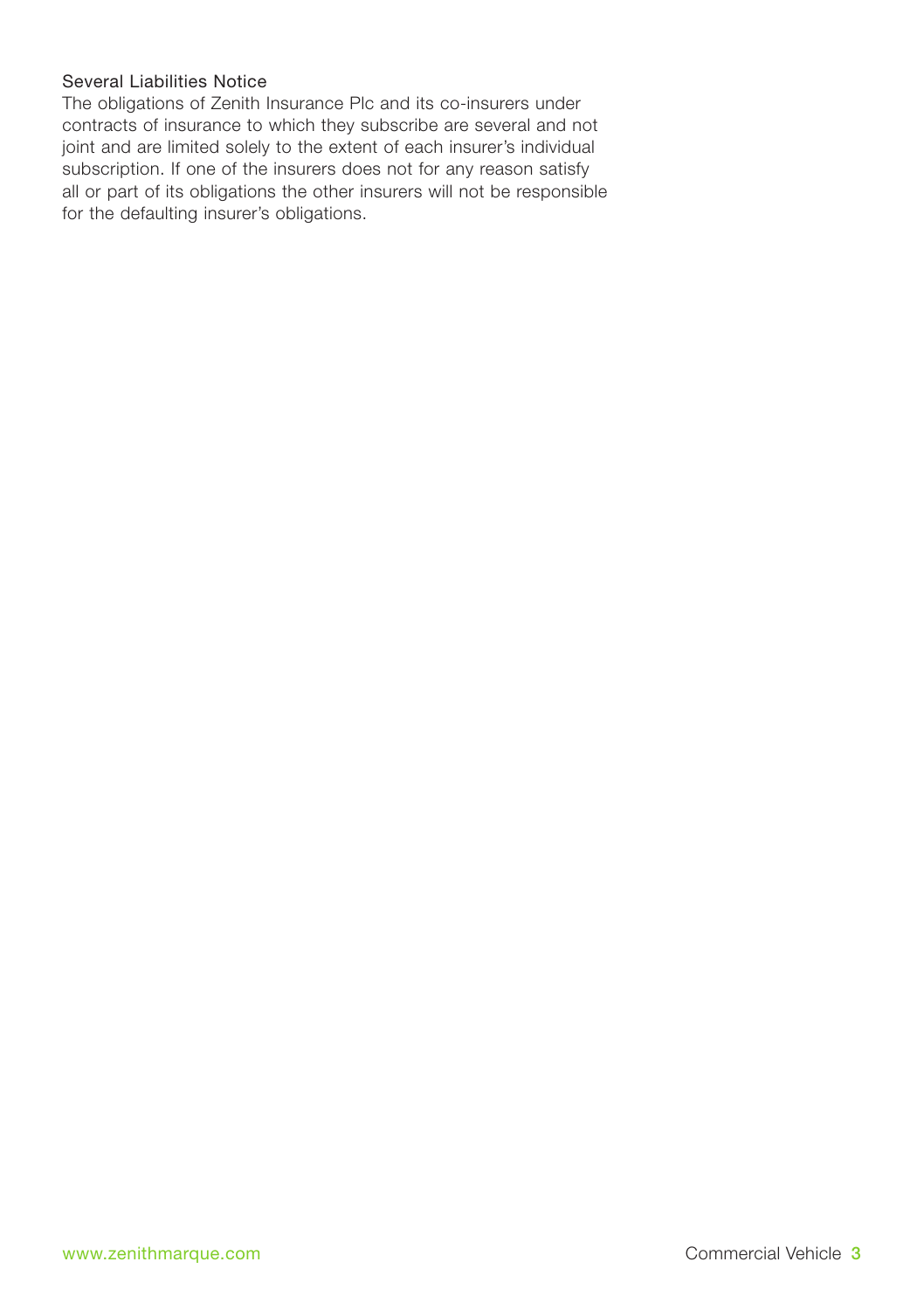## Index in page order

| Definitions        |                                                                                                    |
|--------------------|----------------------------------------------------------------------------------------------------|
| Cover              |                                                                                                    |
|                    |                                                                                                    |
| Section 1          |                                                                                                    |
| Section 2          |                                                                                                    |
| Section 3          |                                                                                                    |
| Section 4          |                                                                                                    |
| Section 5          |                                                                                                    |
| Section 6          |                                                                                                    |
|                    |                                                                                                    |
| Section 7          |                                                                                                    |
| Section 8          |                                                                                                    |
| Section 9          |                                                                                                    |
| Section 10         |                                                                                                    |
|                    |                                                                                                    |
| Section 11         |                                                                                                    |
| Section 12         |                                                                                                    |
| Section 13         |                                                                                                    |
| Section 14         |                                                                                                    |
| General exceptions | Restrictions which apply to your insurance 25 - 27                                                 |
| General conditions | Certain conditions that you must keep to 28 - 32                                                   |
|                    |                                                                                                    |
|                    | Additional cancellation conditions if your premium is paid by instalments31                        |
| Important notice   |                                                                                                    |
| Claims procedure   | What to do if you have to make a claim $\ldots \ldots \ldots \ldots \ldots \ldots \ldots$ .33 - 34 |
| Customer care      |                                                                                                    |
| Endorsements       |                                                                                                    |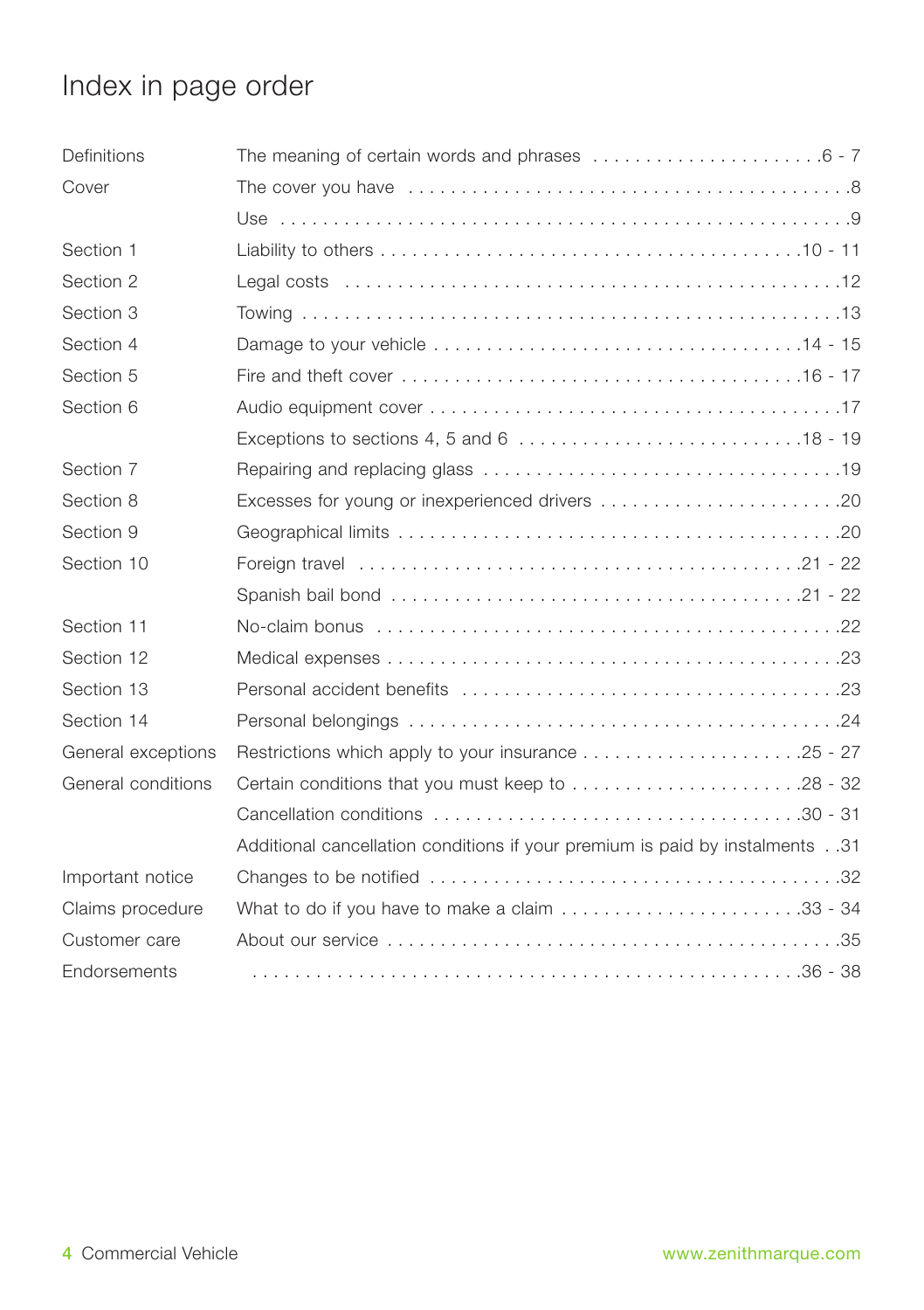## Index in alphabetical order

| Additional cancellation conditions if your premium is paid by instalments 31                                                                                                                                                  |
|-------------------------------------------------------------------------------------------------------------------------------------------------------------------------------------------------------------------------------|
|                                                                                                                                                                                                                               |
|                                                                                                                                                                                                                               |
|                                                                                                                                                                                                                               |
|                                                                                                                                                                                                                               |
|                                                                                                                                                                                                                               |
|                                                                                                                                                                                                                               |
|                                                                                                                                                                                                                               |
|                                                                                                                                                                                                                               |
|                                                                                                                                                                                                                               |
|                                                                                                                                                                                                                               |
|                                                                                                                                                                                                                               |
|                                                                                                                                                                                                                               |
| Foreign travel $\dots\dots\dots\dots\dots\dots\dots\dots\dots\dots\dots\dots\dots\dots\dots\dots\dots$                                                                                                                        |
|                                                                                                                                                                                                                               |
|                                                                                                                                                                                                                               |
|                                                                                                                                                                                                                               |
|                                                                                                                                                                                                                               |
|                                                                                                                                                                                                                               |
|                                                                                                                                                                                                                               |
|                                                                                                                                                                                                                               |
|                                                                                                                                                                                                                               |
| Personal belongings (and accommodation of the contract of the contract of the contract of the contract of the contract of the contract of the contract of the contract of the contract of the contract of the contract of the |
|                                                                                                                                                                                                                               |
|                                                                                                                                                                                                                               |
|                                                                                                                                                                                                                               |
|                                                                                                                                                                                                                               |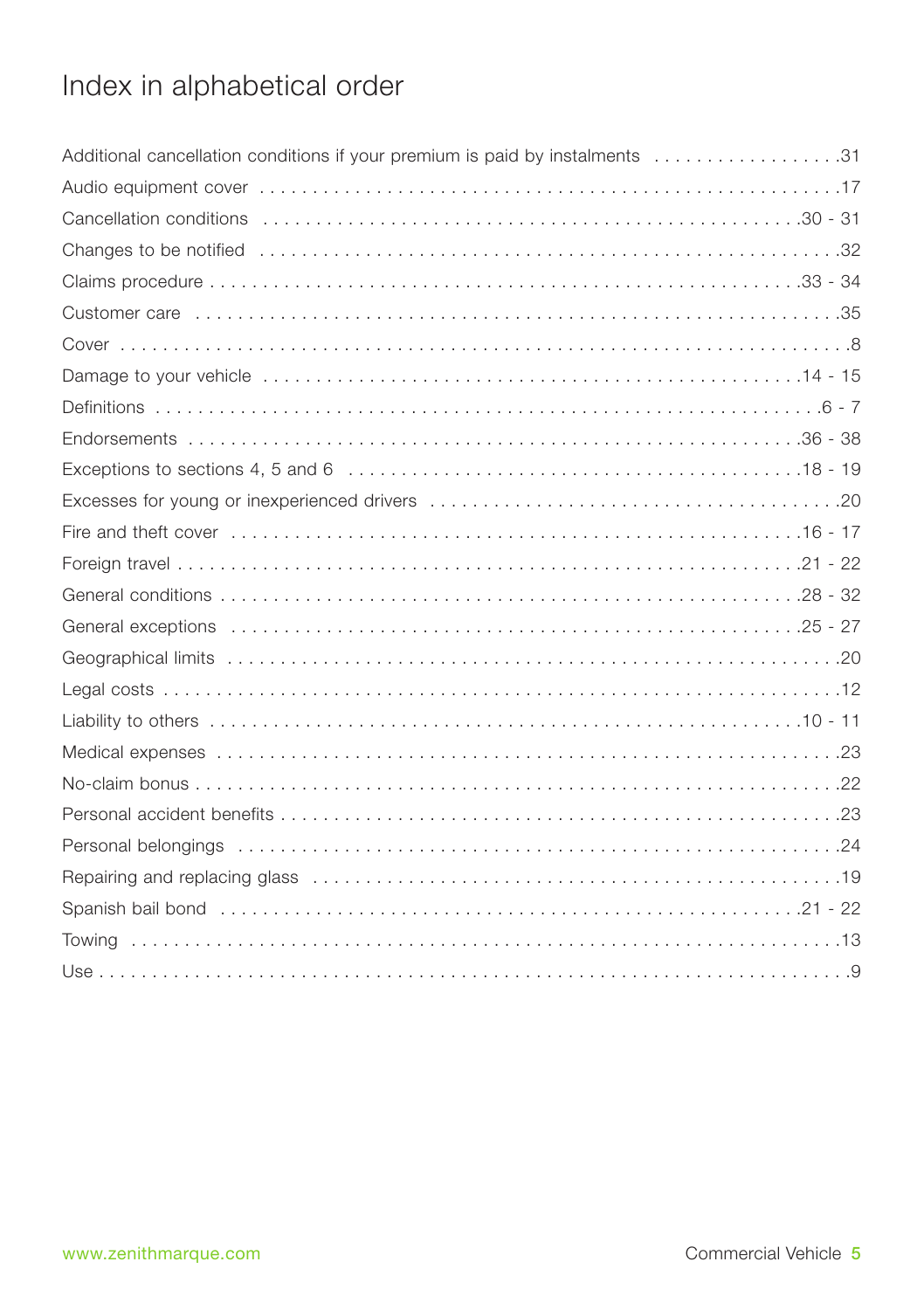### Definitions

#### Guidance notes

Motor insurance documents are quite complicated, so we have provided guidance notes to help you understand your cover. These notes are not part of the contract.

It is important that the information you give us is accurate, otherwise your insurance may not be valid.

You must read this insurance document together with your schedule and certificate of motor insurance.

#### Audio equipment

Permanently-fitted radios, cassette and compact disc players. We do not cover CB radios, telecommunications equipment and portable items (including cassette tapes and compact discs) in this definition.

#### Certificate of motor insurance

The legal document which is evidence that you have the insurance needed by law. This document shows the insured vehicle, who may drive it and the purposes for which it may be used.

#### Civil Partner

A relationship as defined in the Civil Partnership Act 2004.

#### Consent / Authority / Authorised / Permission

Agreement granted by an appropriate person for an event to take place, when such agreement is given before the event takes place.

#### Courtesy van

A small private car-derived van provided by our approved repairer on a voluntary basis for the duration of an authorised repair. The provision of a courtesy van is not an automatic entitlement under the policy.

#### Endorsement

A change in the terms of your insurance. An endorsement does not apply unless the number appears in your schedule.

#### Excess

The amount you have to pay towards any valid claim under this insurance.

#### Market value

The cost of replacing your vehicle, if this is possible, with one of a similar make, model, year, mileage and condition.

#### Panoramic roof

A vehicle roof system manufactured as single or multiple glass, or equivalent, panel(s) designed to cover the entire passenger compartment or the majority of it.

#### Period of insurance

The length of time covered by this insurance as shown in the schedule.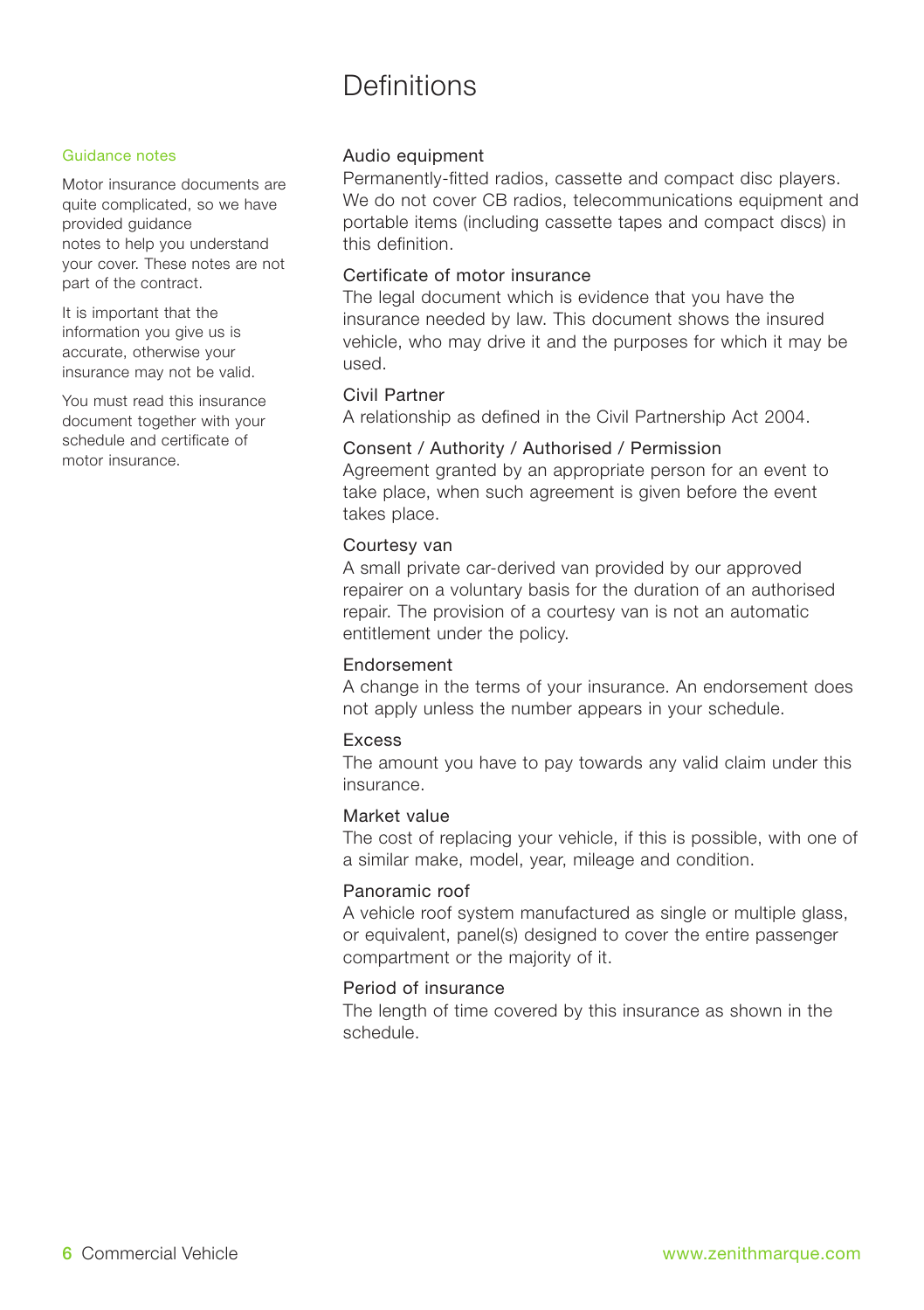### Definitions (continued)

#### Retail customer

An individual who is acting for purposes which are outside his trade, business or profession.

#### Terrorism

Any action that contravenes the Terrorism Act 2006.

#### The Insurer

Zenith Insurance Plc and/or its co-insurers whose name and addresses are available on request.

#### The schedule

Your details and details of the sections of this insurance document which apply to you.

#### Unattended

When you or any passengers are not sitting in your vehicle.

#### United Kingdom

England, Scotland, Wales, Northern Ireland, the Isle of Man and the Channel Islands.

#### Voluntary work

Unpaid work for a registered charity or similar organisation.

#### We, us, our

The Insurer.

#### You, your

The insured person, company, business partnership or firm named in the certificate of motor insurance and the schedule.

### Your vehicle

The insured vehicle shown in the schedule.

The schedule should show details of you and your vehicle and the cover you have asked for.

Guidance notes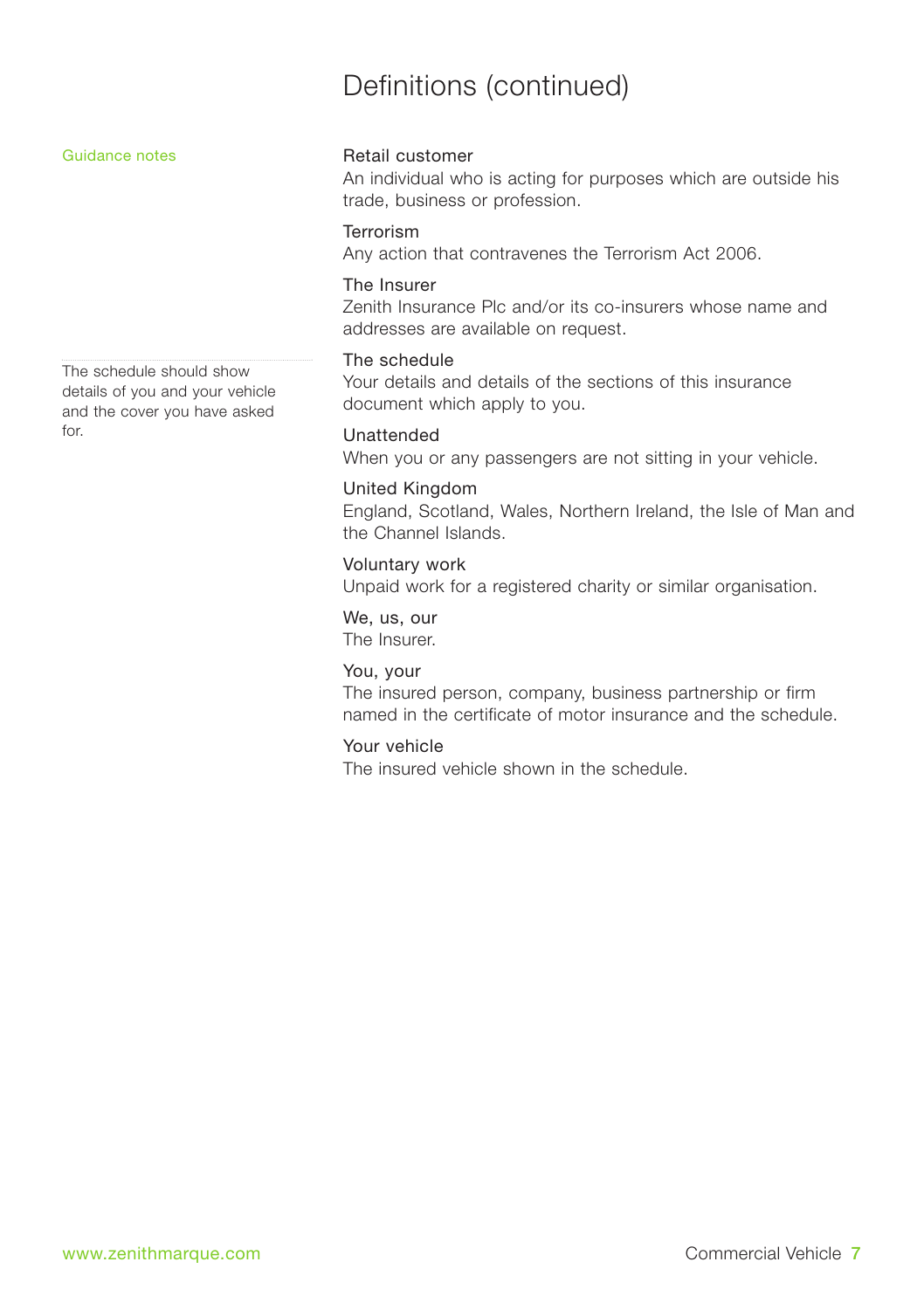### Cover

#### Guidance notes

Your own schedule will show which parts of this insurance apply to your vehicle as long as you have paid the premium.

Please check that this is the cover you asked for and tell your insurance adviser if you have any questions.

The cover you have chosen is shown in your schedule. We have divided your cover into different sections.

- 1 Comprehensive If you choose comprehensive cover, all the sections of this document apply.
- 2 Third party fire and theft If you choose third party fire and theft, sections 1, 2, 3, 5, 6, 9, 10 and 11 only apply. The cover under section 6 is restricted to loss or damage caused by fire, theft or attempted theft.
- 3 Third party only If you choose third party only, sections 1, 2, 3, 9, 10 and 11 only apply.

The general conditions and exceptions apply to all sections of the insurance.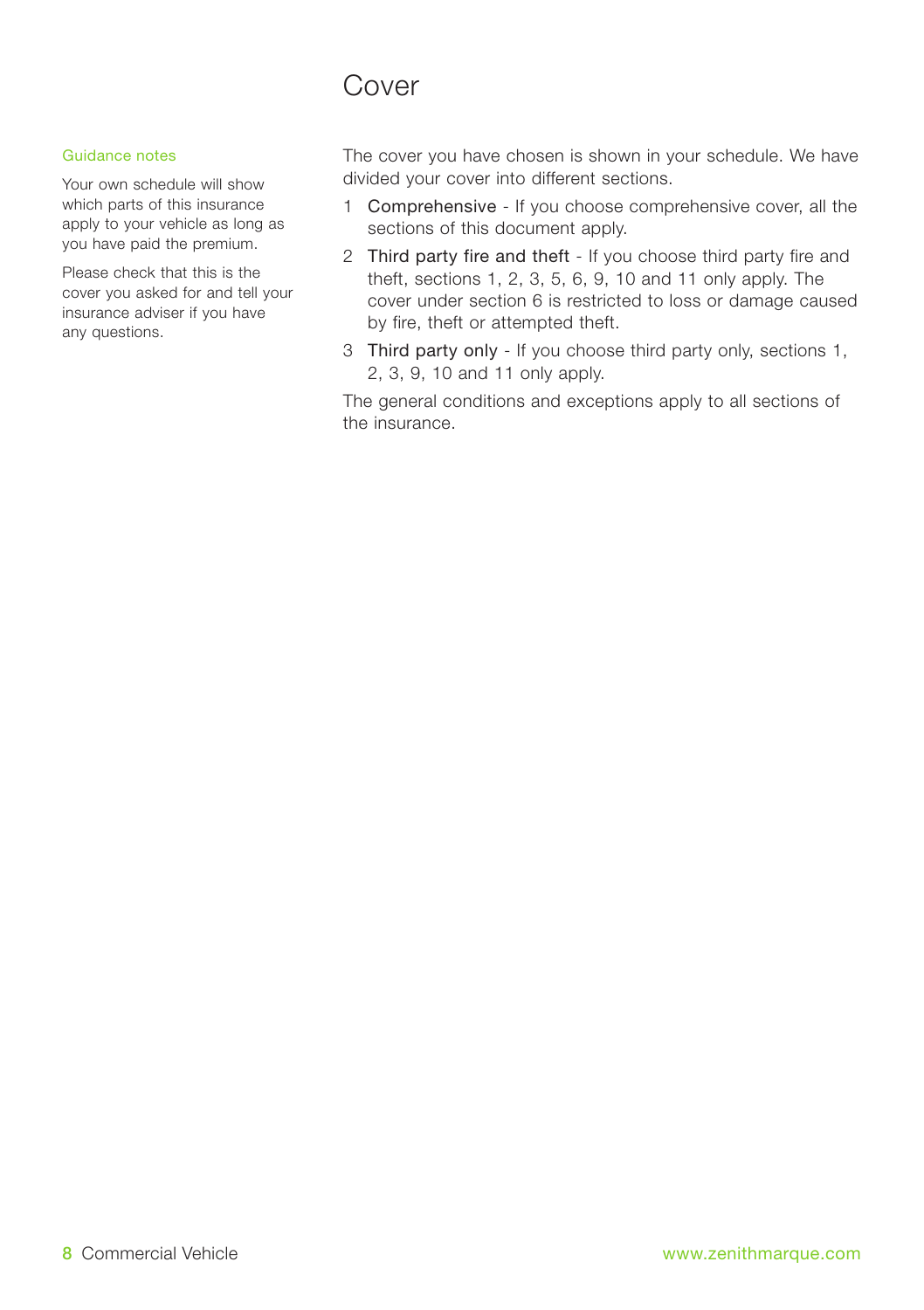### Use

#### Guidance notes

It is important to read your certificate of motor insurance to see how you may use your vehicle. We do not cover certain uses.

Your vehicle will only be covered if you are using it in the way agreed on your certificate of motor insurance, or any endorsements. Use in connection with voluntary work by any authorised driver is permitted by this insurance. Cover is not provided for your vehicle being used on derestricted toll roads. Derestricted toll roads are roads the public can pay to have access to and where speed restrictions are temporarily or permanently suspended (including the Nurburgring).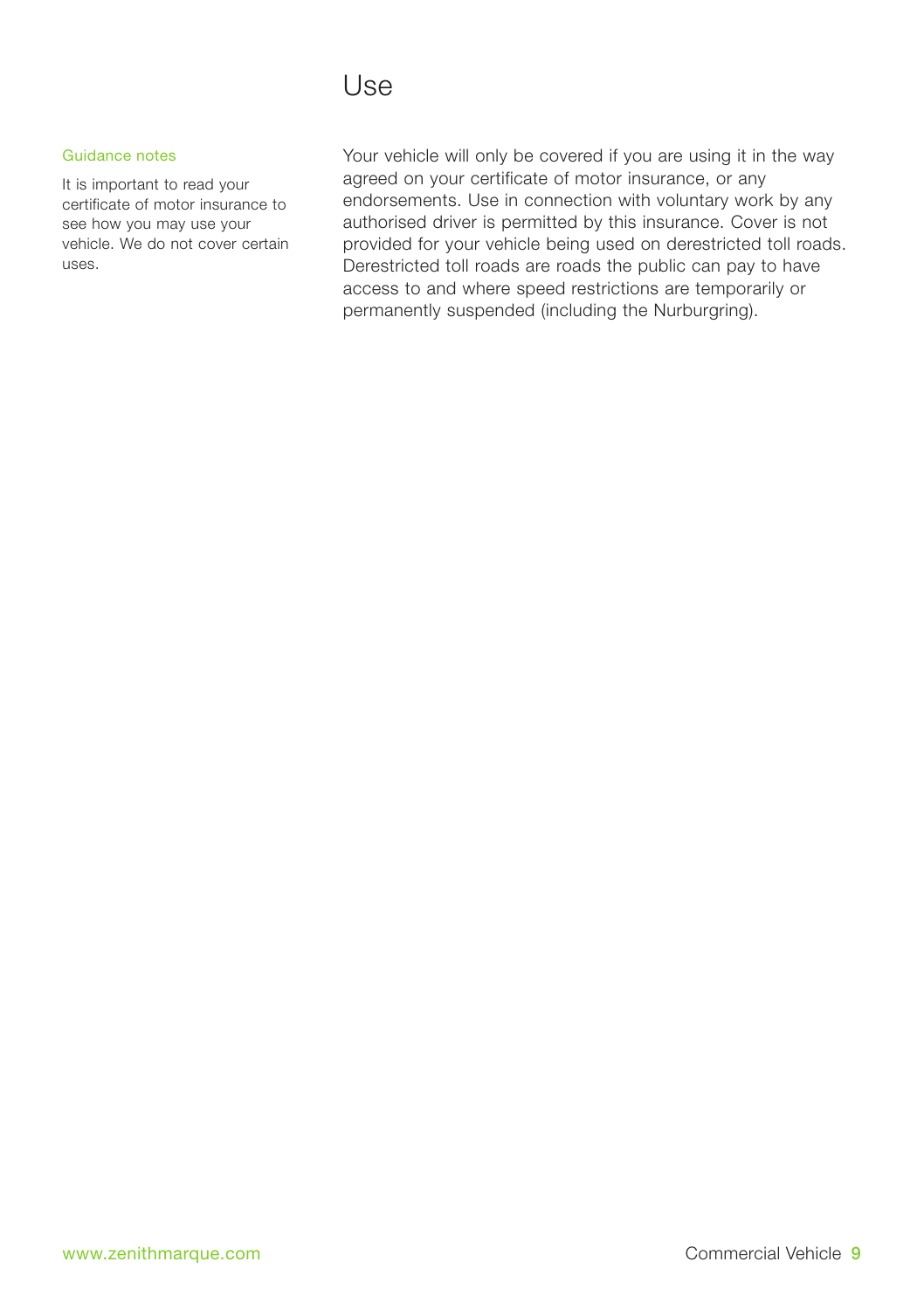## Liability to others

#### Guidance notes

This section explains the cover available if other people claim against you, for injury to them or damage to their property.

### What we cover

#### Your liability while using your vehicle

We will cover any payments that legally have to be made by you for:

- death or injury to another person; or
- damage to other people's property:

as a result of an accident arising from your vehicle being used. This will include accidents while loading or unloading your vehicle.

#### Other drivers using your vehicle

- We will provide cover under this section to any other person using your vehicle with your permission as long as we have agreed this on your certificate of motor insurance. We will also give this cover to any passenger in your vehicle.
- If we think it is necessary, we will arrange for a solicitor to represent anyone covered under this section.

#### Indemnity to principals

If your vehicle is being used for voluntary work or business use by you or any authorised driver, the terms in which we insure you under this section (liability to others) are extended to include any liability attached to a principal by virtue of any contract that you may be under with that principal, as a result of the use of your vehicle.

#### Legal personal representatives

• If anyone covered by this insurance dies, we will deal with any claim made against their estate as long as the claim is covered by this insurance.

### What we do not cover

- a Anyone who is not driving, but who makes a claim, if they knew the driver did not hold a valid driving licence.
- b Anyone who is covered by other insurance.
- c The death of or injury to the driver.
- d Damage, loss of use or any other loss to:
	- any vehicle which is covered under this insurance:
	- any trailer, caravan or vehicle towed by or attached to your vehicle;
	- any property being transported by or loaded onto or unloaded from your vehicle;

Always check that other drivers have valid licences.

We do not have to settle claims under this section if anybody claiming can claim for the same loss on another insurance.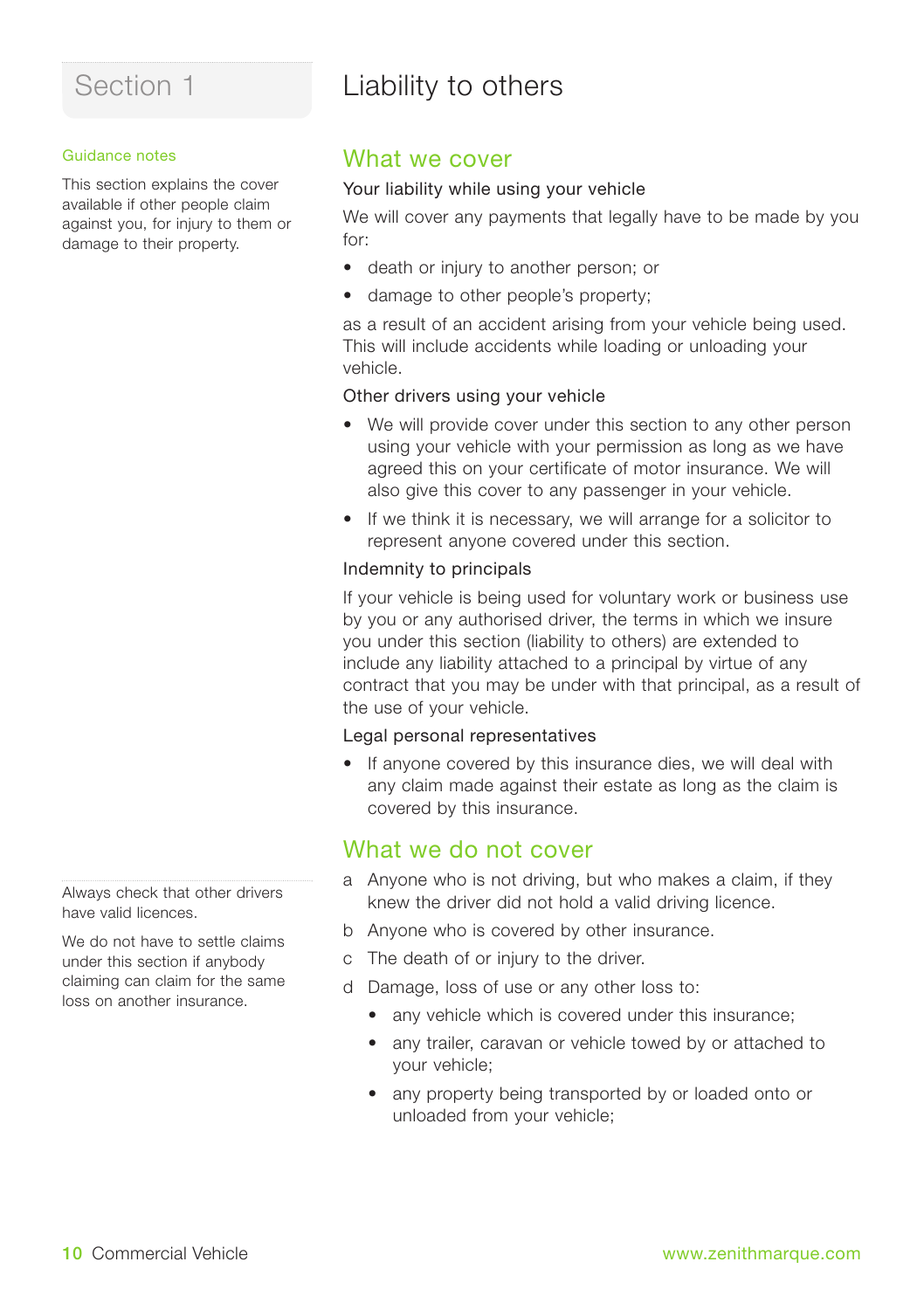### Section 1 Liability to others (continued)

- any property being transported by or loaded onto or unloaded from any trailer or broken-down vehicle attached to or being towed by your vehicle; or
- any other property you or anyone else driving the vehicle owns or is looking after.
- e Death or injury to other people or damage to their property caused or arising beyond the limits of any carriageway or thoroughfare (road) in connection with loading or unloading your vehicle:
	- by anyone other than the driver or person in charge of your vehicle; or
	- if this loading or unloading involves using any hoist, lift, crane or similar equipment.
- f Death or injury to any person during the course of their employment, except for the cover we must provide under the Road Traffic Acts or any other laws which apply to motor insurance.
- g We shall not pay any claims in relation to indemnity to principals (mentioned above):
	- if we do not have full control over the conduct of any claim that occurs;
	- for death or injury to any person who is undertaking voluntary work except for the cover we must provide under the Road Traffic Acts or any other legislation applicable to motor insurance;
	- for any liability which attaches to the principal by virtue of an agreement which would not have attached in the absence of such agreement;
	- for any liability resulting from the negligence of any person other than you, or the equivalent of your business partner, director or employee within the voluntary working sector; or
	- where the principal is entitled to indemnity under any other insurance.
- h We will not pay more than £5,000,000 for damage to other people's property arising from any one claim or series of claims arising out of one cause.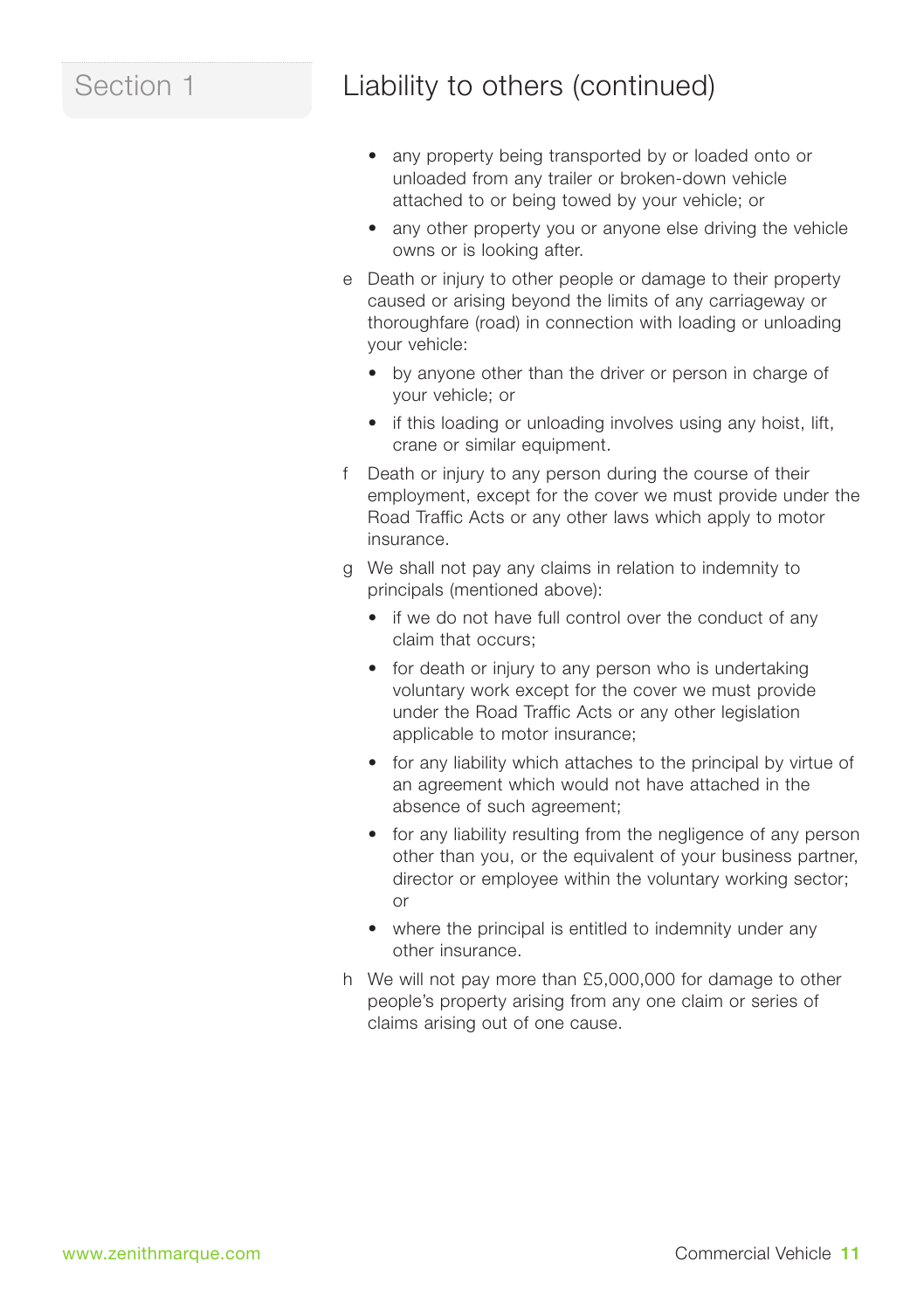### Guidance notes

Under this section we will provide a solicitor to represent you if a 'manslaughter' (including corporate manslaughter) or 'causing death by dangerous or careless/inconsiderate driving' charge is brought against you after an accident.

There are limits to the cover we provide.

### Section 2 Legal costs

### What we cover

We may provide a legal representative to advise and represent anyone covered under section 1, if proceedings are taken out against that person for manslaughter (including any costs arising from you being prosecuted under the Corporate Manslaughter and Corporate Homicide Act 2007) or causing death by dangerous or careless/inconsiderate driving.

### What we do not cover

- a Costs covered by another insurance policy.
- b Proceedings where the driver is under 21 at the time of the accident.
- c Proceedings where the driver is under the influence of alcohol or any drug at the time of the accident.
- d Any costs arising from you being prosecuted under the Corporate Manslaughter and Corporate Homicide Act 2007 in relation to any voluntary work mentioned in section 1.
- e Any fines or penalties imposed as a consequence of a prosecution under the Corporate Manslaughter and Corporate Homicide Act 2007 or any prosecution costs.

Our cover under this section is limited to £5,000 in any one year of insurance (except for costs arising from you being prosecuted under the Corporate Manslaughter and Corporate Homicide Act 2007 which are limited to £5 million in any one year of insurance unless stated otherwise).

We can settle claims (except those arising from you being prosecuted under the Corporate Manslaughter and Corporate Homicide Act 2007 where the limit is £5 million unless stated otherwise) by paying you £5,000 less the costs that have already been paid.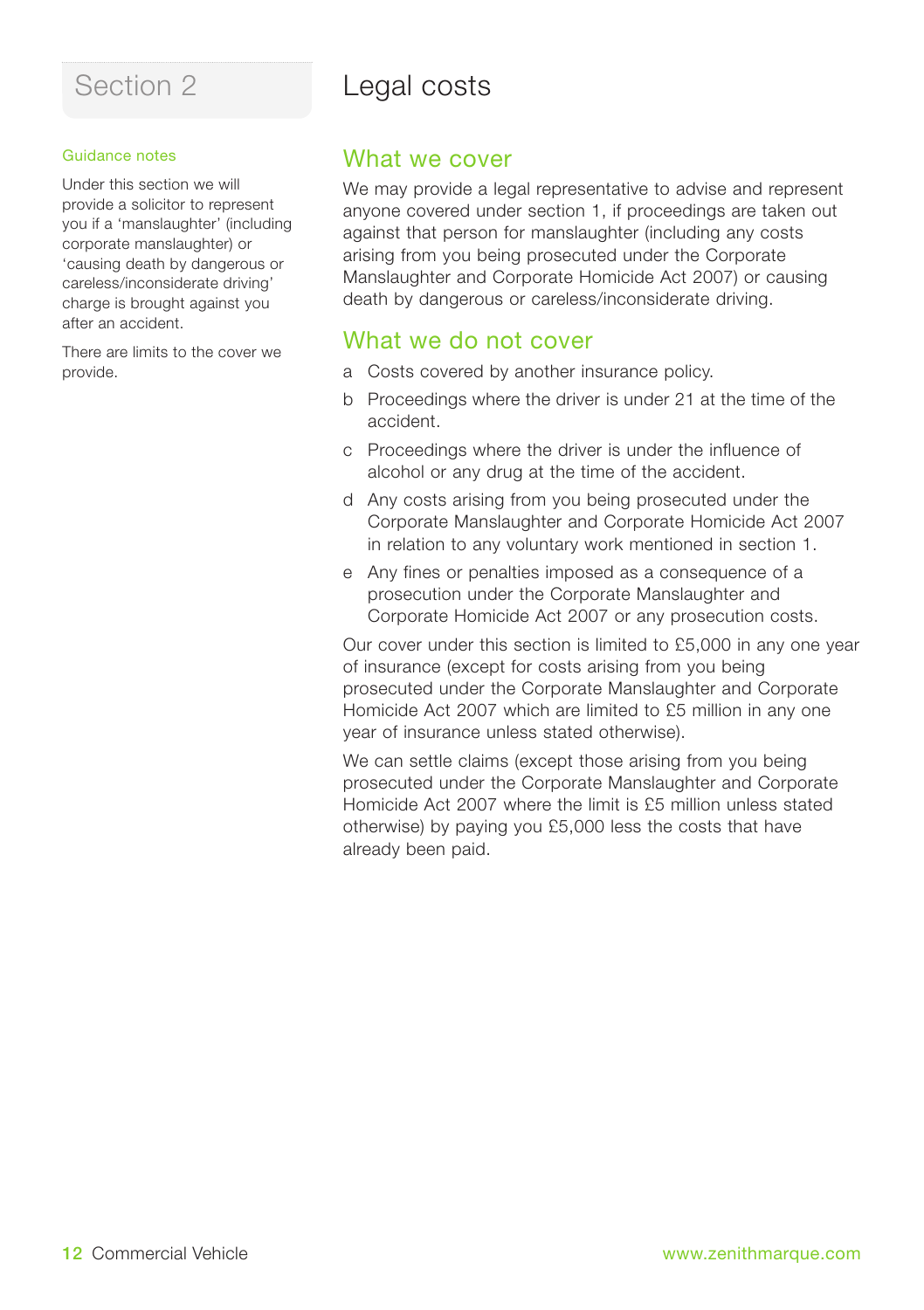#### Guidance notes

This section allows you to tow a trailer or broken-down vehicle.

The trailer or broken-down vehicle is only insured when it is attached to your vehicle.

While you are towing, the cover for your vehicle will stay the same but we will insure the trailer or vehicle being towed only for liability to others.

## Towing

### What we cover

We will extend section 1 of your insurance to provide cover while your vehicle is towing a trailer or broken down vehicle (as allowed by law) which must be attached securely to your vehicle in line with the manufacturer's recommendations.

### What we do not cover

- a Damage or loss to the towed trailer or broken down vehicle.
- b Damage to or loss of any property being carried in or on the trailer or broken down vehicle.
- c A trailer or broken down vehicle being towed for hire or reward.
- d Towing more trailers than the number allowed by law.
- e Towing more than one broken down vehicle.
- f Any damage or liability incurred in respect of trailers unattached at the time of loss (except where they have become temporarily unattached during the course of the iourney).
- g We will not make any payment in relation to the death of or injury to any person travelling in a vehicle you are towing unless that vehicle is being towed because it has broken down, other than where we are required to under the Road Traffic Acts or any other legislation applicable to motor insurance.
- h We will not make any payment in relation to the death of or injury to any person travelling in or on a trailer or caravan you are towing other than where we are required to under the Road Traffic Acts or any other legislation applicable to motor insurance.
- Loss or damage or liability which is the responsibility of the person driving or steering any vehicle being towed by your vehicle or being towed by a vehicle being driven by you.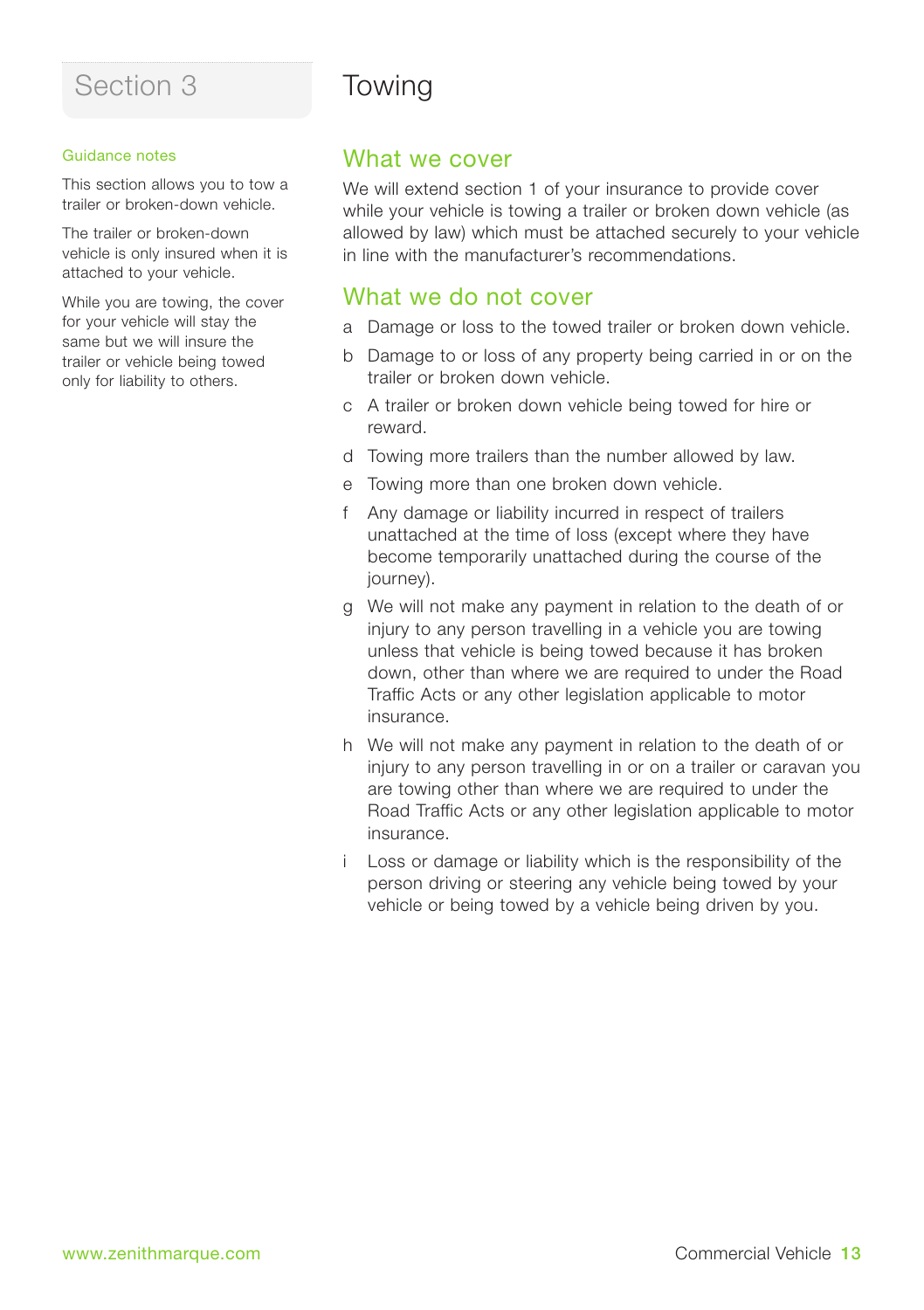### Damage to your vehicle

#### Guidance notes

Section 4 only applies to comprehensive insurance, and covers damage to your vehicle.

The amount we pay may be different if your vehicle was not registered in the UK from new.

If your vehicle is imported you must tell us at the time you arrange cover.

### What we cover

#### This section only applies to your vehicle.

We will cover you under this section for damage to your vehicle (less any excess which applies).

We will also provide cover for damage to your vehicle's spare parts and fitted accessories supplied by the manufacturer. You must keep the spare parts and accessories with your vehicle and their value must be within the maximum amount we pay.

We will not pay under this section for damage more specifically covered under sections 5 or 6 of this insurance.

We will either:

- repair or replace your vehicle; or
- pay you an amount of cash.

### The most we will pay

If your vehicle was first registered from new in the United Kingdom, the most we will pay will be its market value immediately before the accident or loss (including its spare parts and accessories).

If your vehicle was first registered from new in a country other than the United Kingdom, and we know about this and have agreed cover, the most we will pay will be:

- the amount shown on your purchase receipt for your vehicle (including spare parts and accessories); or
- the market value of the manufacturer's United Kingdom model with the nearest equivalent specification (including spare parts and accessories);

whichever is lower.

If your vehicle is under a lease agreement the most we will pay is the written down value or the market value whichever is the lesser.

### Giving you a new vehicle

If your vehicle is less than one year old and you have been the first and only registered owner, having bought and registered the vehicle in the UK, we will replace it with one of the same make, model and specification if it has:

- been totally destroyed; or
- suffered damage covered by the policy and the cost of repairing it will be more than 60% of the last UK list price (including car tax and VAT).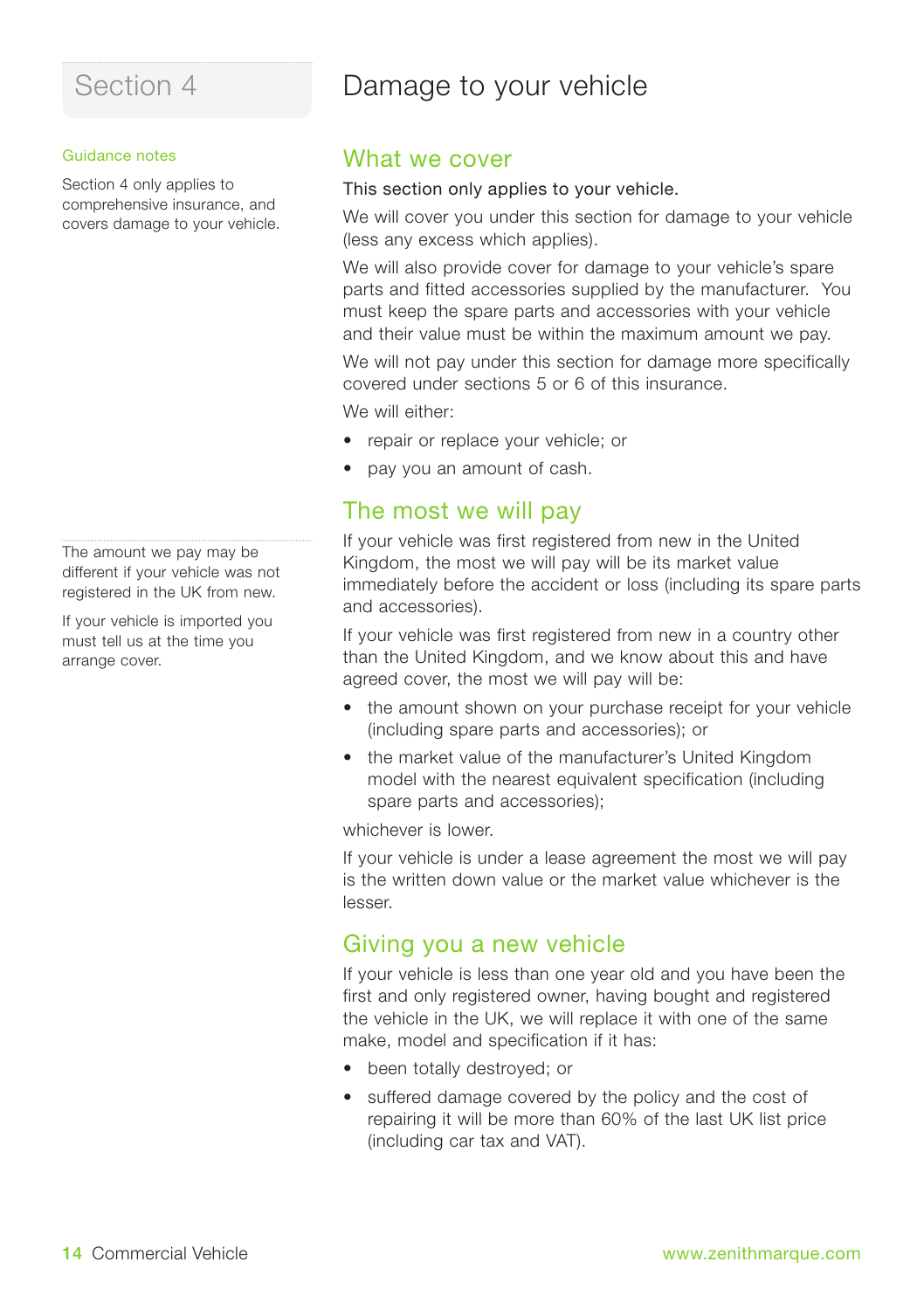#### Guidance notes

If your schedule shows that this extension is included you will be entitled to a small private car-derived courtesy van for a period of seven days if you agree to use one of our approved repairers.

### Damage to your vehicle (continued)

We can only do this if a replacement vehicle is immediately available in the UK and anyone else who has an interest in your vehicle (for example a hire-purchase company) agrees.

If a suitable replacement vehicle is not immediately available in the UK, the most we will pay is the market value of your vehicle before the accident or loss (including its spare parts or accessories). We can only do this if anyone else with an interest in your vehicle agrees.

Once we have made this payment or provided a replacement, we will be entitled to take ownership of your vehicle.

### Guaranteed courtesy van provision

Following a claim under this section you may be entitled to a courtesy van for a period of seven days if you have comprehensive cover and your schedule shows (through an endorsement) that this provision is included. This is subject to:

- us agreeing that the claim is covered under your policy; and
- the repairs being carried out by one of our approved repairers.

You will not be entitled to a courtesy van if:

- we cannot repair your vehicle or the cost of repairing your vehicle is uneconomical; or
- your policy does not cover the damage.

The courtesy van will be insured on a comprehensive basis for the seven day period for which we provide the courtesy van. Only you and those drivers permitted to drive under your policy will be covered.

You will be required to pay an excess towards any loss or damage to the courtesy van whilst it is in your possession. The excess payable by you will not exceed that payable by you under the terms of your policy.

You will have to pay the hire costs if you keep the courtesy van for longer than agreed.

You will have to pay the running costs of the courtesy van (e.g. the cost of fuel) and also any fines or penalties incurred by you, while you are using the van.

Please see page 18 for exceptions to section 4.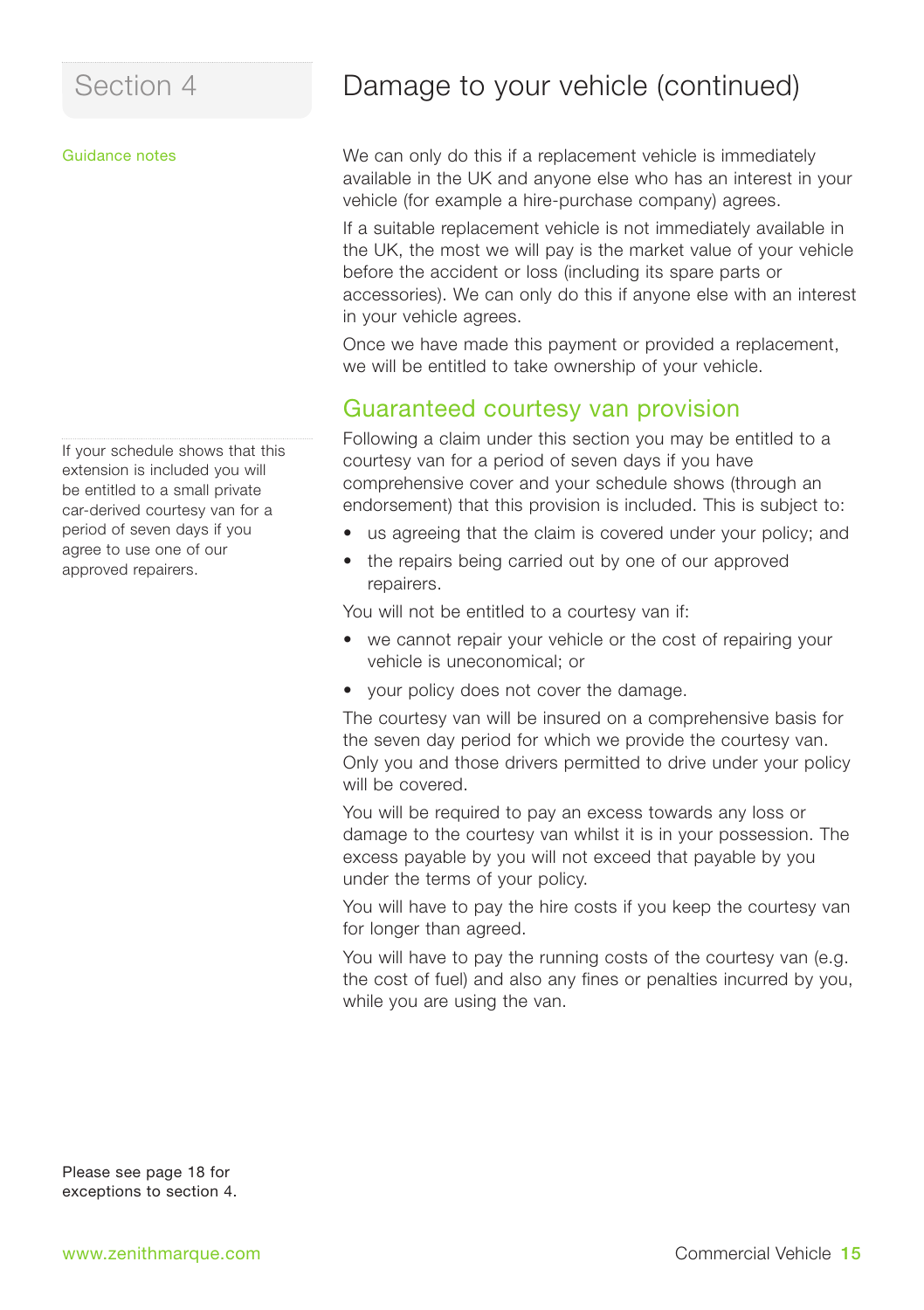#### Guidance notes

Under this section we will provide cover when your vehicle is stolen, damaged by thieves or damaged by fire. You will need to pay the excess shown on your schedule.

If your vehicle is stolen, we will assume that it was in average condition for its age unless you give us other evidence.

You should make every effort to protect your vehicle from theft. Please make sure you keep your keys safe when you are not using your vehicle.

The amount we pay may be different if your vehicle was not registered in the UK from new.

If your vehicle has been imported you must tell us at the time you arrange cover.

### Loss or damage to your vehicle by fire or theft

### What we cover

#### This section only applies to your vehicle.

We will cover you under this section if the loss or damage to your vehicle is caused by fire, theft or attempted theft (less any excess which applies).

We will also provide the same cover for loss or damage to your vehicle's spare parts and fitted accessories supplied by the manufacturer. You must keep the spare parts and accessories with your vehicle and their value must be within the maximum amount we pay.

We will not pay under this section for loss or damage more specifically covered under section 6 of this insurance.

We will either:

- repair or replace your vehicle; or
- pay you an amount of cash.

### Theft of keys

If the keys or key fob for your vehicle are stolen, we will pay the cost of replacing:

- the keys or key fob;
- the door locks or boot lock (or both); or
- the ignition and steering lock.

We will also pay the cost of re-coding or, if necessary, replacing any alarm system your vehicle has.

The most we will pay as a result of theft of keys or key fob is £500 for any one incident.

### The most we will pay

If your vehicle was first registered from new in the United Kingdom, the most we will pay will be its market value immediately before the loss or damage (including its spare parts and accessories).

If your vehicle was first registered from new in a country other than the United Kingdom, and we know about this and have agreed cover, the most we will pay will be:

- the amount shown on your purchase receipt for your vehicle (including spare parts and accessories); or
- the market value of the manufacturer's United Kingdom model with the nearest equivalent specification (including spare parts and accessories);

whichever is lower.

If your vehicle is under a lease agreement the most we will pay is the written down value or the market value whichever is the lesser.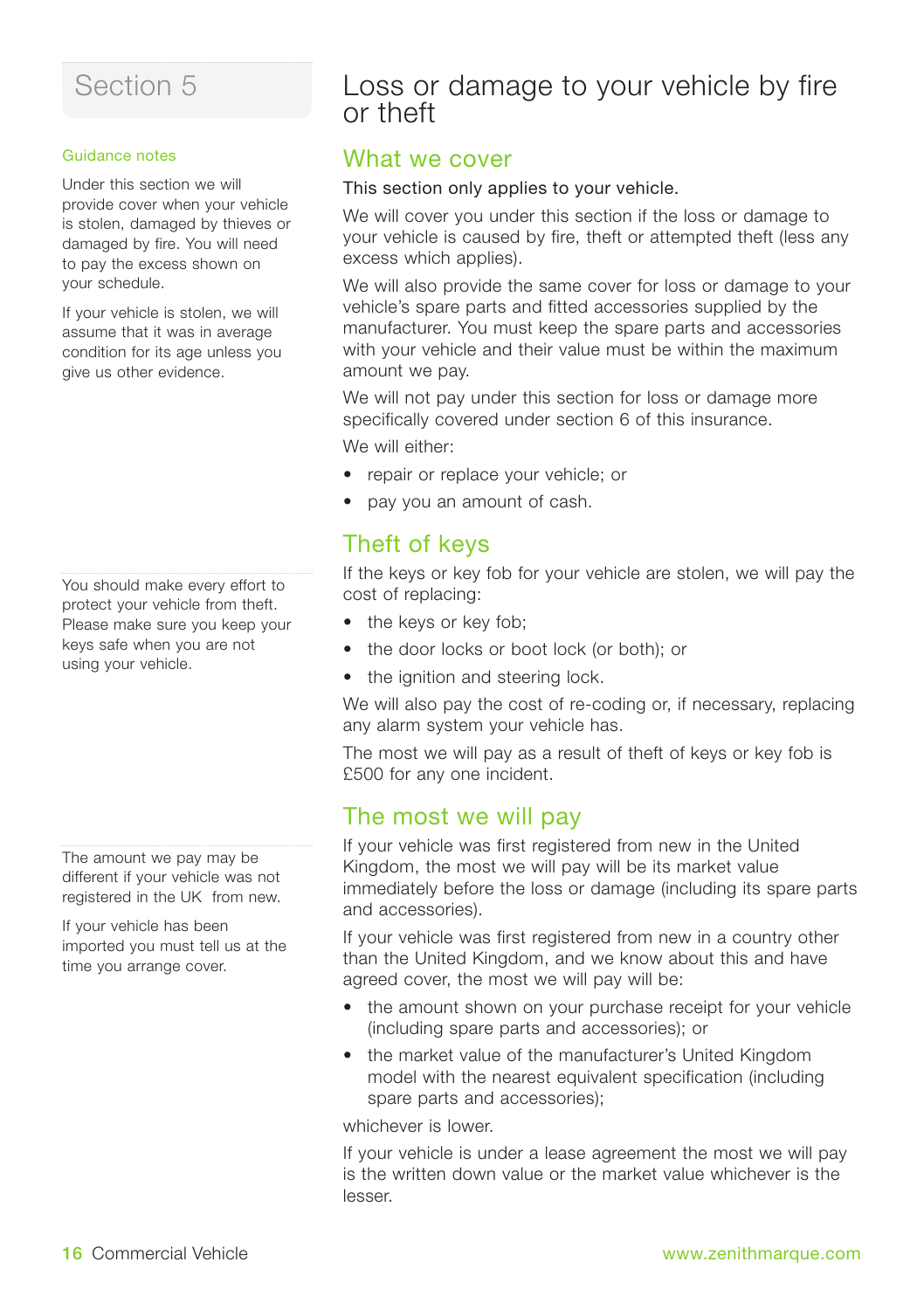#### Guidance notes

If your schedule shows that this extension is included you will be entitled to a small private car-derived courtesy van for a period of seven days if you agree to use one of our approved repairers.

Please see page 18 for exceptions to section 5.

### Section 6

#### Guidance notes

We will only cover permanently fitted equipment.

Please see page 18 for exceptions to section 6.

### Loss or damage to your vehicle by fire or theft (continued)

### Guaranteed courtesy van provision

Following a claim under this section you may be entitled to a courtesy van for a period of seven days if you have comprehensive cover and your schedule shows (through an endorsement) that this provision is included. This is subject to:

- us agreeing that the claim is covered under your policy; and
- the repairs being carried out by one of our approved repairers.

You will not be entitled to a courtesy van if:

- we cannot repair your vehicle (this includes when your vehicle is stolen and not recovered) or the cost of repairing your vehicle is uneconomical; or
- your policy does not cover the damage.

The courtesy van will be insured on a comprehensive basis for the seven day period for which we provide the courtesy van. Only you and those drivers permitted to drive under your policy will be covered.

You will be required to pay an excess towards any loss or damage to the courtesy van whilst it is in your possession. The excess payable by you will not exceed that payable by you under the terms of your policy.

You will have to pay the hire costs if you keep the courtesy van for longer than agreed.

You will have to pay the running costs of the courtesy van (e.g. the cost of fuel) and also any fines or penalties incurred by you, while you are using the van.

### Loss of or damage to in-car entertainment and navigation equipment

### What we cover

We will cover you under this section for loss of or damage to in-vehicle entertainment and navigation equipment permanently fitted to your vehicle.

- if such equipment is fitted as standard by the manufacturer then you will have unlimited cover but will have to pay any excess which applies.
- if such equipment is not fitted as standard by the manufacturer (i.e. it was fitted after the original registration) the most we will pay to replace or repair the equipment is the market value at the time of the loss or damage up to a maximum of £500. This amount is subject to any excess which may apply.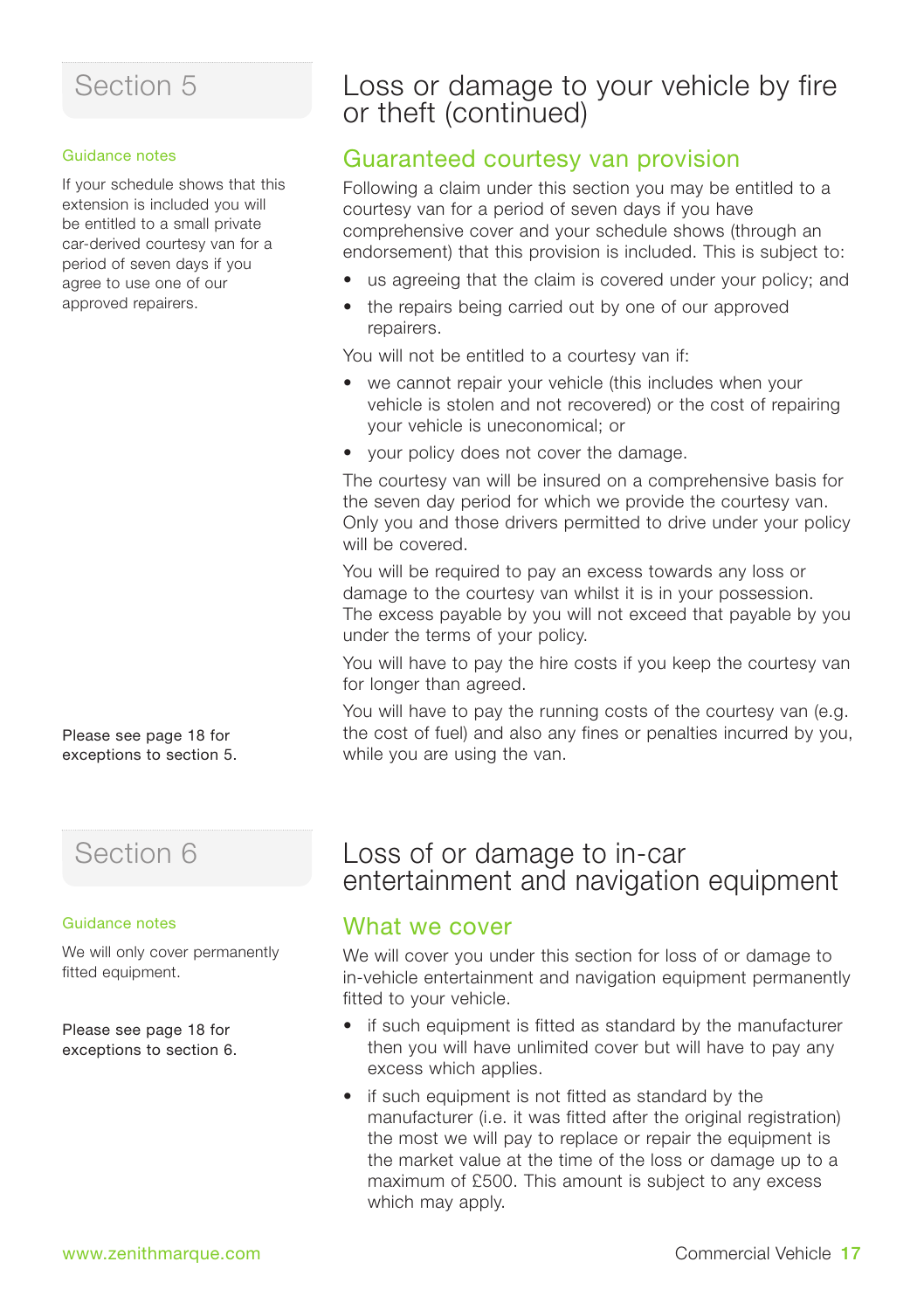### Exceptions to sections 4, 5 and 6

#### Guidance notes

Under all contracts some situations are not covered. Please read this section carefully to make sure you understand what cover is not included in your own insurance.

You are not covered for hiring a replacement vehicle.

You must follow the manufacturer's instructions to avoid liquid freezing in the cooling system of your vehicle.

We will not pay for any repairs or replacements which leave your vehicle in a better condition than it was before the incident. If this happens, you will have to pay something towards the cost.

If you leave your vehicle, it will not be covered if you have not removed the ignition key, closed the windows and locked all the doors. This even applies for short periods, such as in a petrol station.

For cover to apply under this insurance if you lend your vehicle to anyone else, you must make sure that you include them as a driver on your certificate of motor insurance.

### What sections 4, 5 and 6 do not cover

- a Damage to or theft of phones, two-way radios or navigation equipment in your vehicle unless permanently fitted.
- b An amount of money to compensate you for not being able to use your vehicle and any other expenses you have to pay because of this.
- c Loss of value or wear and tear.
- d Any reduction in the value of your vehicle, including loss of value following damage whether the vehicle was repaired or not.
- e Damage to tyres caused by braking, punctures, cuts or bursts.
- f Damage caused by frost unless you took reasonable precautions.
- g The cost of repairing or replacing parts of the vehicle which improve your vehicle beyond its condition before the loss or damage happened.
- h The cost of repairing or renewing areas which were not damaged in the incident for which you are claiming.
- The loss of, or damage to, your vehicle resulting from fraud, deception or attempted fraud or deception or by the using of a counterfeit or other form of payment which a bank or building society will not authorise.
- The amount of any excess shown in your schedule and in section 8 of this document.
- k Loss of or damage to trailers that are not your property or for which you have not given details.
- Mechanical, electrical, electronic computer or computer software breakdowns, failures, faults or breakages.
- m Damage to or loss of your vehicle or its accessories if the vehicle is left unattended unless all ignition keys are removed from your vehicle and all doors, windows and other openings are closed and locked so that your vehicle is fully secured. This applies even for short periods such as in a petrol station.
- n Loss of or damage to any tools, goods, personal belongings, samples, money, stamps or documents.
- o Loss or damage resulting from your vehicle being repossessed by or returned to its rightful owner.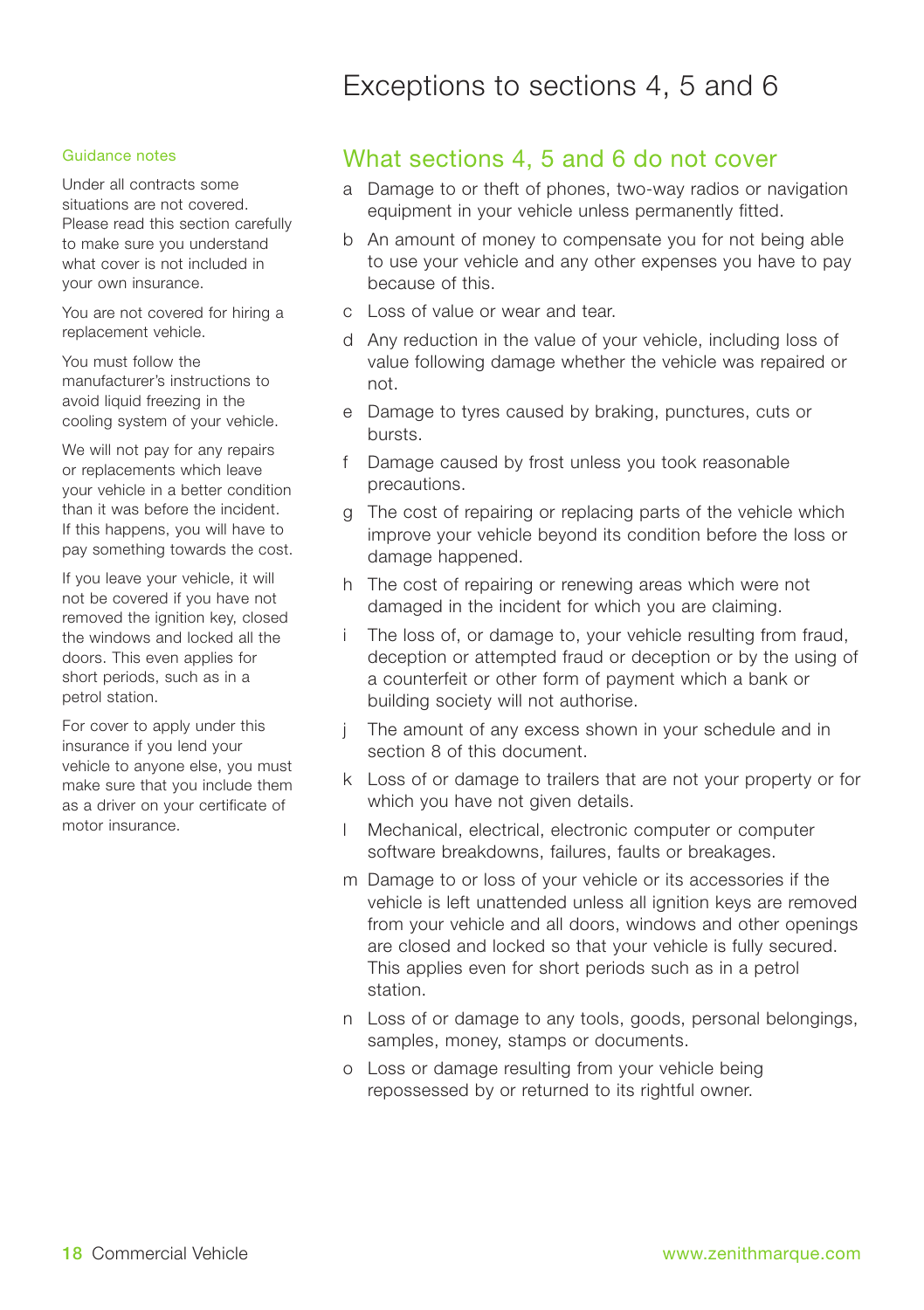### Exceptions to sections 4, 5 and 6 (continued)

- p Loss or damage when your vehicle is left unattended if the last person in charge of your vehicle before the loss or damage happened is not shown on your certificate of motor insurance as allowed to drive.
- q Loss or damage caused by an inappropriate type or grade of fuel being used.

### Section 7

#### Guidance notes

This section shows the cover you have for damage to glass in your windscreen and windows.

Glass cover only applies to comprehensive insurance check before you claim.

Please contact Glassline's 24-hour helpline on 0800 587 0808. They will arrange for the repair or replacement.

Glassline will ask for your certificate of motor insurance. If you show them this, you will only have to pay the excess, and VAT if you are registered for VAT. You do not need to do anything else. Glassline will send the account direct to us.

There is an excess on all glass claims - unless the glass is repaired through Glassline.

You can claim for damage to panoramic roofs under Sections 4 or 5 provided these sections apply to your policy. Any payment is subject to the policy excess and loss of no claims bonus.

### Repairing and replacing glass

### What we cover

If you have comprehensive cover you can claim for damage to the glass in your vehicle's windscreen, windows or sunroof.

- If Glassline arrange to replace the glass, you will have unlimited cover but you will have to pay the excess shown on your schedule.
- Unless Glassline arrange to replace the glass, you will only be covered for the reasonable cost of replacing the glass subject to a maximum of £150 less the excess.
- If the damaged glass is repaired, instead of replaced, you will not have to pay the excess, as long as Glassline arrange for the repair.
- If the damaged glass is repaired, instead of replaced, but not through Glassline you will have to pay the excess shown on your schedule.
- As long as there is no other damage, we will pay you under this section and it will not affect your no-claims bonus.
- Any other excess we mention in this document will not apply to glass claims.

### What section 7 does not cover

• Damage to panoramic roofs.

24-hour glass helpline - freephone 0800 587 0808 and have your certificate of insurance available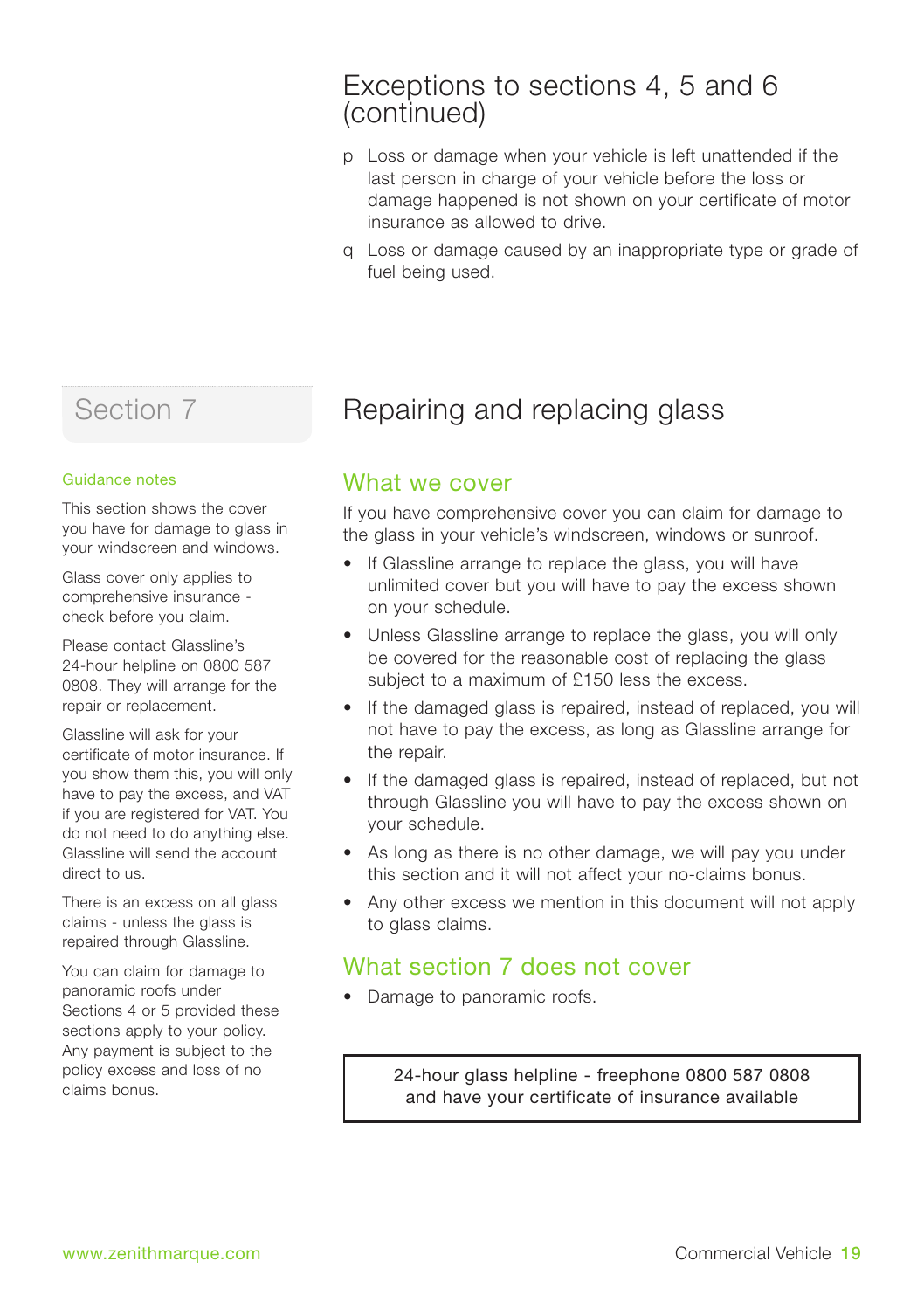#### Guidance notes

If your insurance allows certain drivers under 25 to drive your vehicle, or people who are inexperienced or hold a non-UK licence, you will have to pay the amount shown towards the cost of repair or towards a total loss payment. This applies whoever is at fault.

Any other excesses shown on your schedule will apply as well.

### Excesses for young or inexperienced drivers

If your vehicle is damaged while a young or inexperienced person (including you) is driving, or is in charge of the vehicle, you will have to pay the first part of the cost as shown below.

This is in addition to any other excesses that you may have to pay.

| <b>Drivers</b>                                                                                  | Amount of excess |
|-------------------------------------------------------------------------------------------------|------------------|
| Under 21                                                                                        | £300             |
| Aged 21 to 24                                                                                   | £200             |
| Aged 25 or over but not holding a full<br>driving licence issued in the United Kingdom          | £150             |
| Aged 25 or over holding a full driving licence<br>issued in the United Kingdom, but having held |                  |
| it for less than a year                                                                         | £150             |
|                                                                                                 |                  |

These amounts do not apply to fire, theft, attempted theft or glass claims.

#### Guidance notes

Unless you tell us beforehand about any planned trip abroad, the cover shown in your schedule will only apply in the United Kingdom.

### Section 9 **Geographical limits**

Except where extended by section 10 - Foreign travel, this insurance only applies in England, Scotland, Wales, Northern Ireland, the Isle of Man or the Channel Islands. Cover also applies while your vehicle is being loaded or unloaded or is being transported between these places by a recognised air, sea or motor-rail route.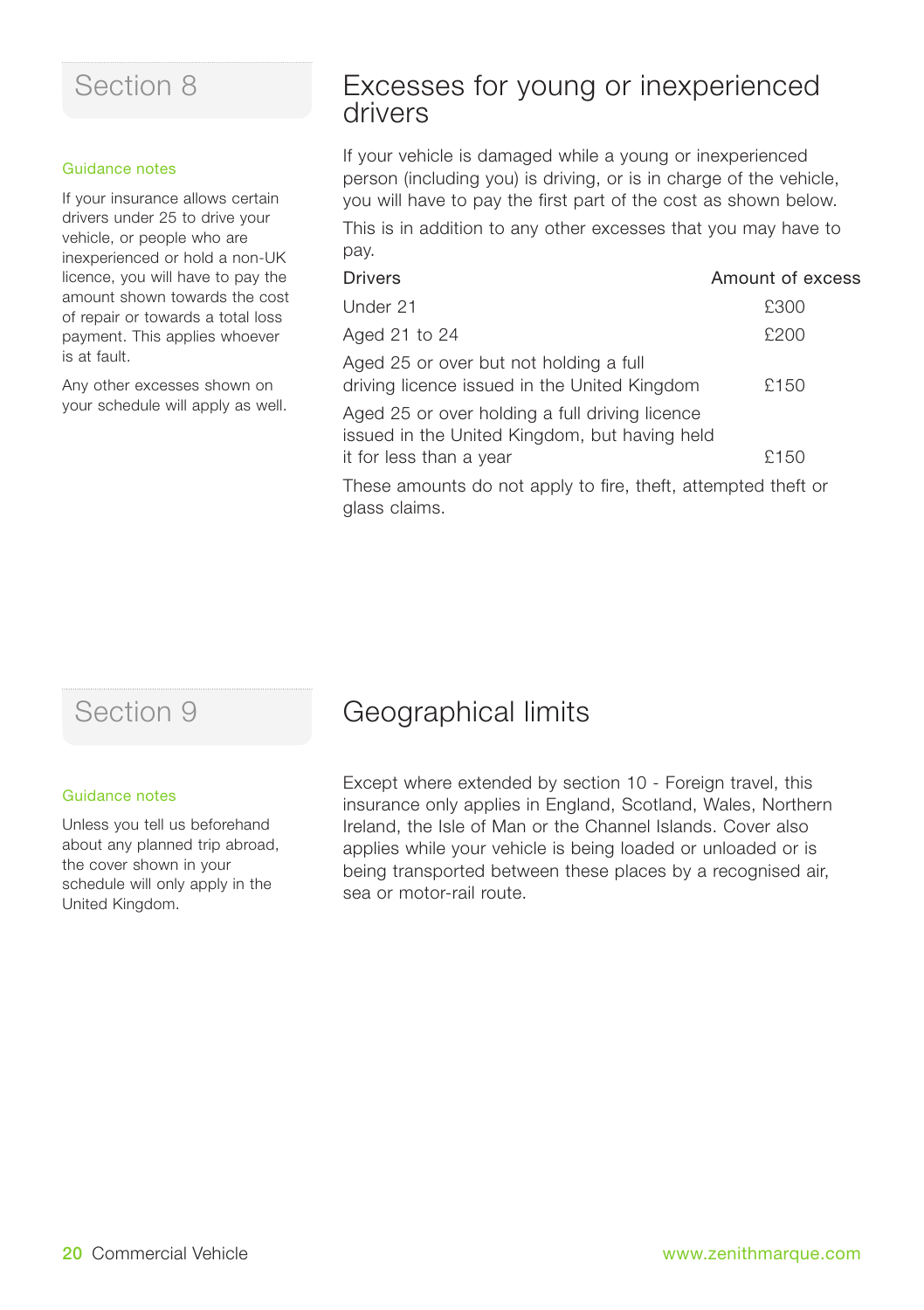### Foreign travel

#### Guidance notes

• If you are going abroad on holiday you can take your vehicle to the countries listed for up to 30 days in each insurance year. Please tell your insurance adviser the details of your journey beforehand.

- # We can extend cover to certain other countries. Please ask your insurance adviser to arrange this for you.
- $\bullet$  If you want to use your vehicle abroad for business, you will need to ask your insurance adviser to arrange for your cover to be extended beforehand.
- In Spain you need special cover, known as a bail bond.

This bail bond is usually enough to prevent your vehicle being impounded in Spain after an accident.

### What we cover

#### Automatic cover

- We will extend your insurance cover to apply in the following countries for up to 30 days in any one insurance year while you are using your vehicle for social, domestic or pleasure purposes. Cover is also included while your vehicle is being transported to and from these countries by rail or by a recognised sea route which takes less than 65 hours.
	- a Any member of the European Union.
	- b Andorra.
	- c Iceland.
	- d Liechtenstein.
	- e Norway.
	- f Serbia.
	- g Switzerland.

If you go over the 30-day period without our permission, cover is reduced to the minimum you need under European Union Directives on motor insurance while your vehicle is in the countries shown above.

### Extended cover

- # If we agree beforehand and you pay any extra premium we need, you may extend your insurance to apply to certain other countries covered by the International Green Card System.
- $\bullet$  If we agree beforehand and you pay any extra premium we need, you may extend your insurance to apply while you are using your vehicle abroad for business purposes. We will only agree to extend cover to countries which are covered by the International Green Card System.

If the cover under sections 4 or 5 has been extended to apply abroad we will also cover any foreign customs duty you have to pay as a direct result of the loss of or damage to your vehicle.

### Spanish bail bond

• Our representatives (in Spain) can act to release your vehicle, or you, if you or it are held after an accident.

Our representatives can pay up to £1,000 to do this.

If they pay any money under this bond, you will have to refund the amount to us.

Foreign travel continued on the next page.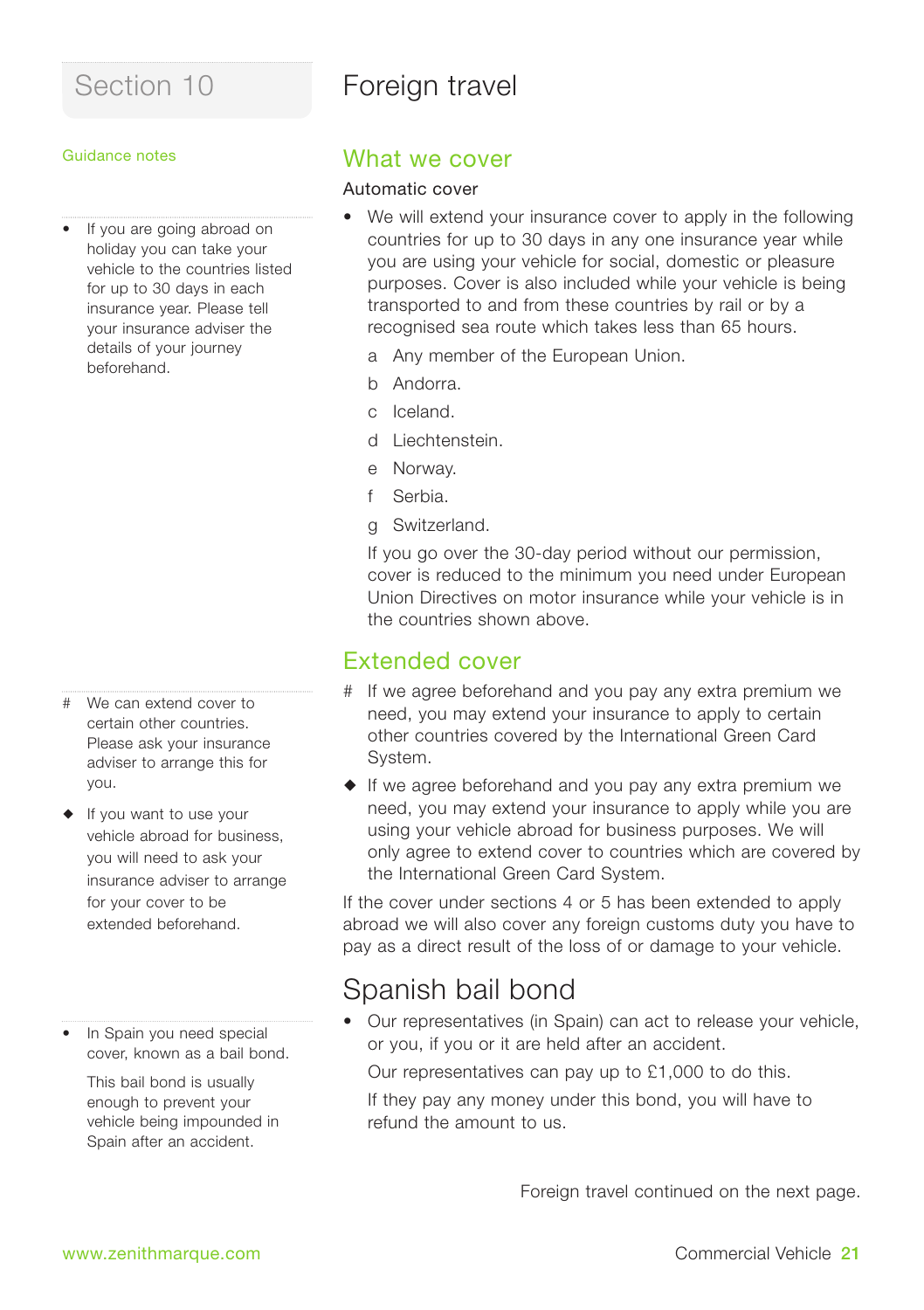#### Guidance notes

■ We have explained your Spanish bail bond cover in Spanish in case you need to show it to the authorities there.

### Section 10 **Foreign travel (continued)**

■ Autorizamos a la Oficina de Aseguradores de Automóviles de Madrid o sus representantes designados a actuar en nombre de nuestro Asegurado para obtener la liberación del vehículo y/o del Asegurado y/o de la persona autorizada para conducir el mismo de detención oficial como consecuencia de un accidente.

A tal efecto, la Oficina de Aseguradores de Automóviles de Madrid o sus representantes designados queda autorizada por el presente para establecer garantías o depósitos hasta £1000 o 1,500 Euros en concepto de fianza penal. (La finalidad de esta garantia no es aplicable en casos de multas.)

### Section 11

#### Guidance notes

We will give you a discount on your premium each year if you do not make a claim.

If you make a claim and we cannot recover the amount we pay, we will reduce the bonus even if the incident was not your fault.

If you make two or more claims in one insurance year, you will lose all your bonus.

Claims for just glass do not affect your no-claim bonus.

By paying an extra premium you can protect your no-claim bonus. Your insurance adviser can give you more details.

### No-claim bonus

If nobody makes a claim under your insurance during the insurance period, we will give you a discount when you renew your insurance. The discount you will receive will depend on the no-claim bonus scale we are using when you renew your insurance.

If you make a claim in any insurance period, we will reduce the discount you receive.

If two or more claims are made in any one period of insurance, you will lose all your no-claim bonus.

If more than one vehicle is covered by this insurance, we will assess each vehicle individually.

Your no-claim bonus will not be affected if you only claim for a broken windscreen or windows.

You cannot transfer your no-claim bonus to someone else.

#### Protected no-claim bonus

Depending on certain qualifying conditions you may be able to protect your no-claim bonus if you pay an extra premium. Your no-claim bonus is only protected if this is shown on your schedule.

If your no-claim bonus is protected we will not reduce it if you do not make more than two claims during any five years of insurance. If three or more claims are made during any five-year period, we will reduce the discount you receive. It does not mean that your premium will not be increased if, for example, your accident or conviction record justifies this.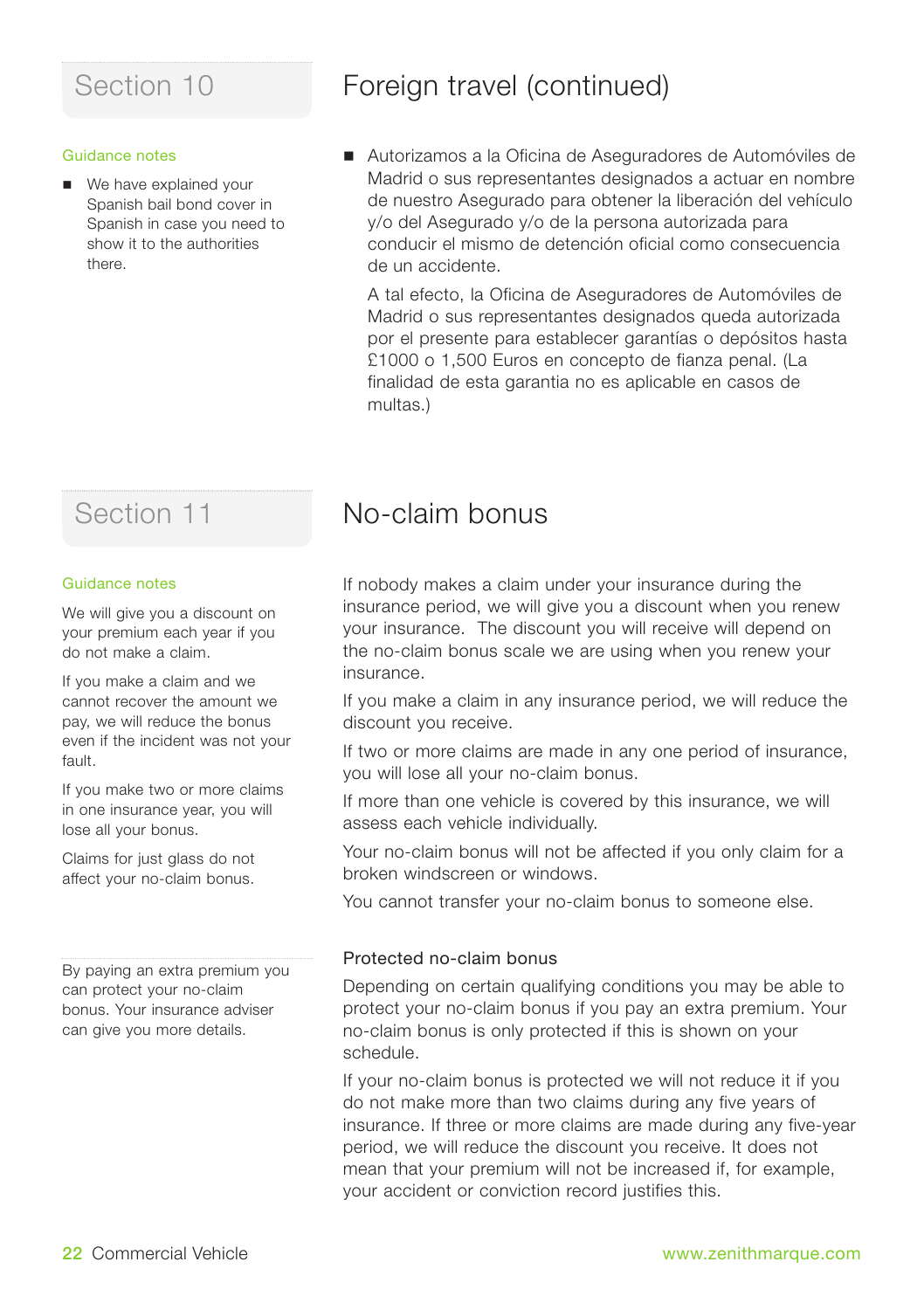#### Guidance notes

In some circumstances you may have to pay for medical treatment after an accident.

You are covered up to £250 for each person for each accident.

### Section 12 **Medical expenses**

### What we cover

If there is an accident involving your vehicle, we will pay up to £250 to cover the medical expenses of each person who is injured while they are in your vehicle.

### Section 13

#### Guidance notes

This is the cover available for death and injury to you, your husband, your wife or your civil partner after an accident.

Please read the circumstances where this benefit will not apply.

### Personal accident benefits

### What we cover

If you, your husband, your wife or your civil partner (as defined in the Civil Partnership Act 2004) are injured or die within three months of an accident in your vehicle and as long as the accident is the only cause of the injury or death, we will pay the following amounts.

| a For death |  | £2.500 |
|-------------|--|--------|
|-------------|--|--------|

- b For loss of any limb  $\sim$  £2,000
- c For permanent blindness in one or both eyes £2,000

This cover also applies when you, your husband, your wife or your civil partner are travelling in, or getting in or out of, any other commercial vehicle.

The most we will pay for anyone following one accident is £2,500.

We will make this payment to you or your legal representative.

If you, your husband, your wife or your civil partner have any other insurance contract with us, we will only pay out under one contract.

### What we do not cover

- a Anyone who is 80 or older at the time of the accident.
- b Death or bodily injury caused by suicide or attempted suicide.
- c Incidents where this insurance is not in the name of one person.
- d Anyone who was under the influence of alcohol or any drug at the time of the accident.
- e Death or injury if you make a claim under section 1.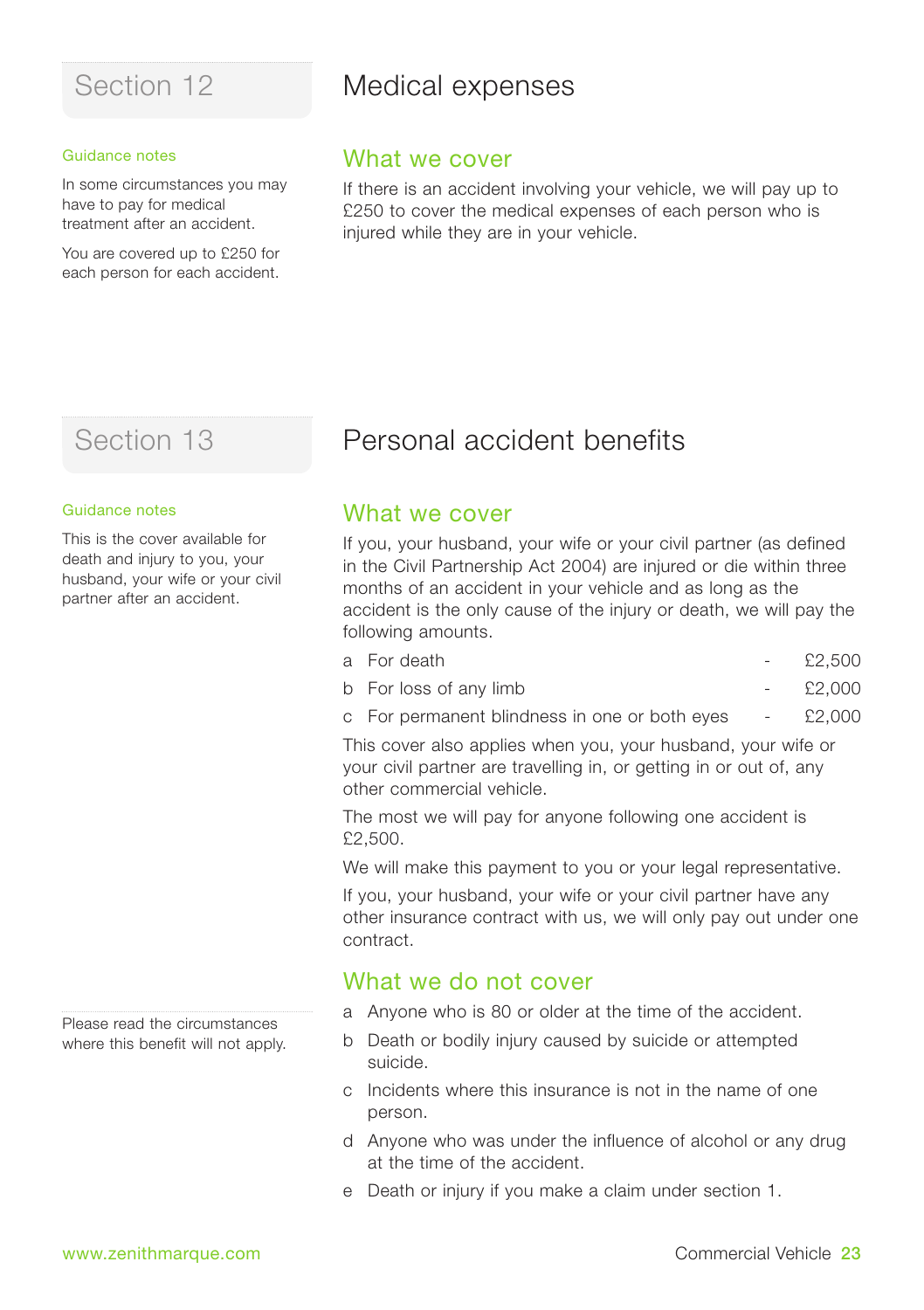#### Guidance notes

Most of your personal belongings worth up to £100 are covered, but make a note of the items we do not cover under this insurance.

We expect you to take reasonable care of your belongings by always locking your vehicle.

### Personal belongings

### What we cover

We will pay up to £100 for personal belongings in your vehicle if they are stolen or damaged.

### What we do not cover

- a Trade goods or samples or any equipment to do with your work.
- b Money, stamps or documents.
- c Any audio equipment, cassettes, records or compact discs.
- d Phones or two-way radios.
- e Property insured under any other insurance contract, or property you have not reasonably protected.

The personal belongings section only applies once for each event.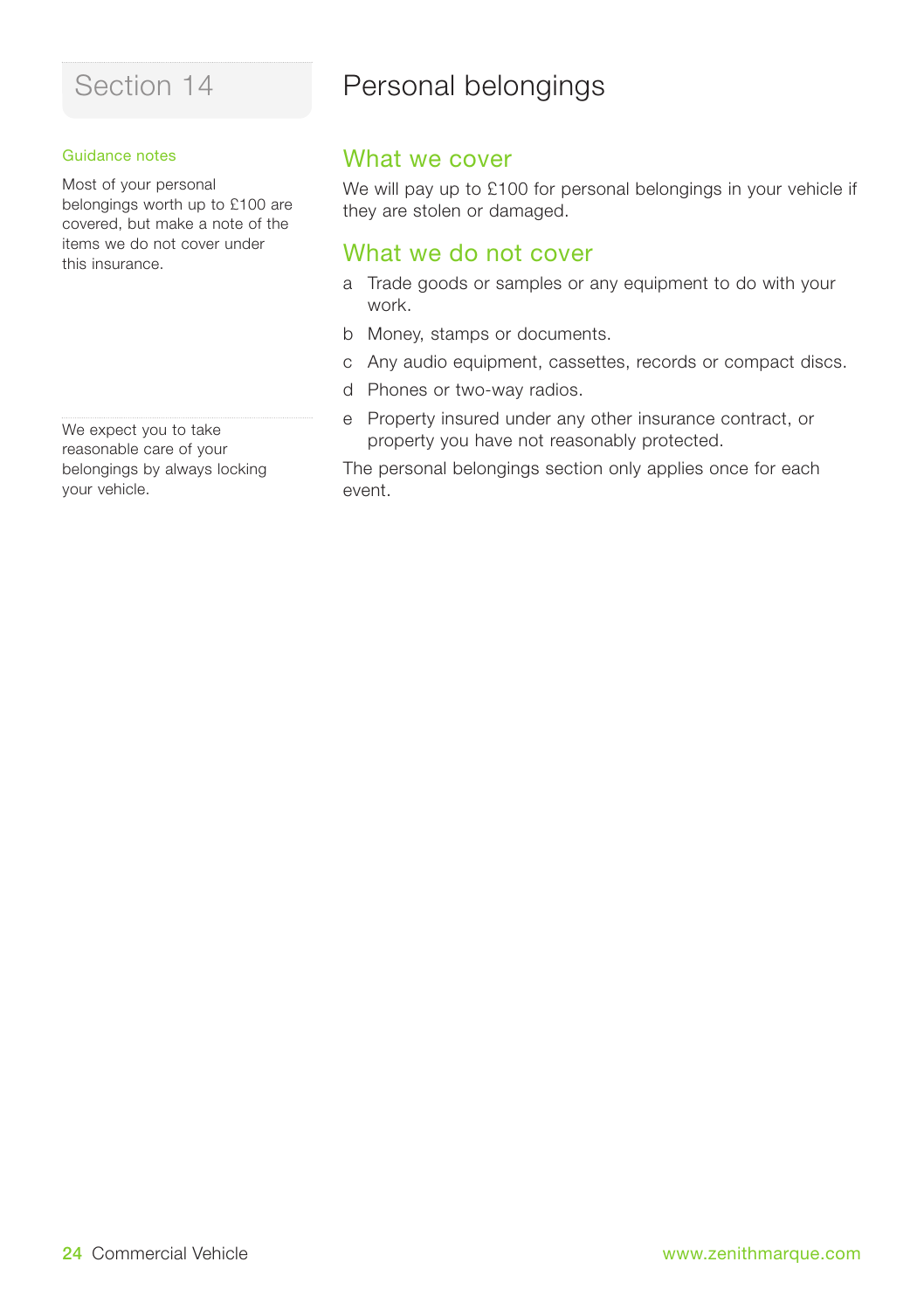### General exceptions

#### Guidance notes

These general exceptions apply to all sections of your insurance and explain when These general exceptions apply to all sections of your insurance and explain when your insurance will not cover you.

- 1 The driver of your vehicle must be covered on your certificate.
- 2 The driver must not be disqualified from driving.
- 3 Whoever is driving must keep to the conditions of their driving licence.
- 4 Full insurance only applies in the United Kingdom unless you have told us and we have agreed to cover your travel abroad beforehand.
- 5 There is no cover under this insurance within restricted areas of airports.
- 6 Your vehicle must be safe to drive.
- 7 Your vehicle must not be overloaded.
- 8 If you are carrying a load, it must be safe.
- 9 If you are towing a trailer with a load, the trailer and load must be safe.
- 10 You can only use your vehicle for the purposes shown on the certificate.
- 11 You must not hire out your vehicle to anyone else.
- 12 There is no cover if you tow more trailers than the law allows.
- 13 There is no cover under this insurance when being used in certain situations. It is important to read your certificate of motor insurance to see how you may use

### These exceptions apply to the whole insurance.

#### Your insurance does not cover the following.

- A Any liability to others, or loss of or damage to any vehicle covered by this insurance when the vehicle is:
	- 1 driven by or in the charge of anyone who is driving without your permission or is not included as a driver in the certificate of motor insurance or who is excluded by an endorsement;
	- 2 in the charge of anyone who is disqualified from driving, or who has not held, or who, by law, is prevented from holding or getting a driving licence;
	- 3 being driven by any person who holds a driving licence but is not complying with any terms or conditions that may apply to that licence;
	- 4 being used outside the United Kingdom, unless it is allowed by section 10;
	- 5 used in restricted areas of airports or airfields (we will not pay any claim involving aircraft within the boundary of the airport or airfield);
	- 6 being driven in an unsafe, unroadworthy or damaged condition or does not have a valid MOT certificate when needed;
	- 7 being driven with a load or number of passengers which is unsafe;
	- 8 carrying an insecure load;
	- 9 towing a trailer which is unsafe or has an insecure load;
	- 10 being used for a purpose which it is not insured for;
	- 11 being let out on hire;
	- 12 towing a greater number of trailers than is allowed by law; or
	- 13 being used in any form of competition, rally, trial, track day, performance test, timed lap, race or speed trial whether or not your vehicle is on private property, a public road, a private racetrack, roads that have been closed by central/local government for motorsport purposes or a derestricted toll road. (Derestricted toll roads are roads the public can pay to have access to and where speed restrictions are temporarily or permanently suspended including the Nurburgring).

your car. General exceptions continued on the next page.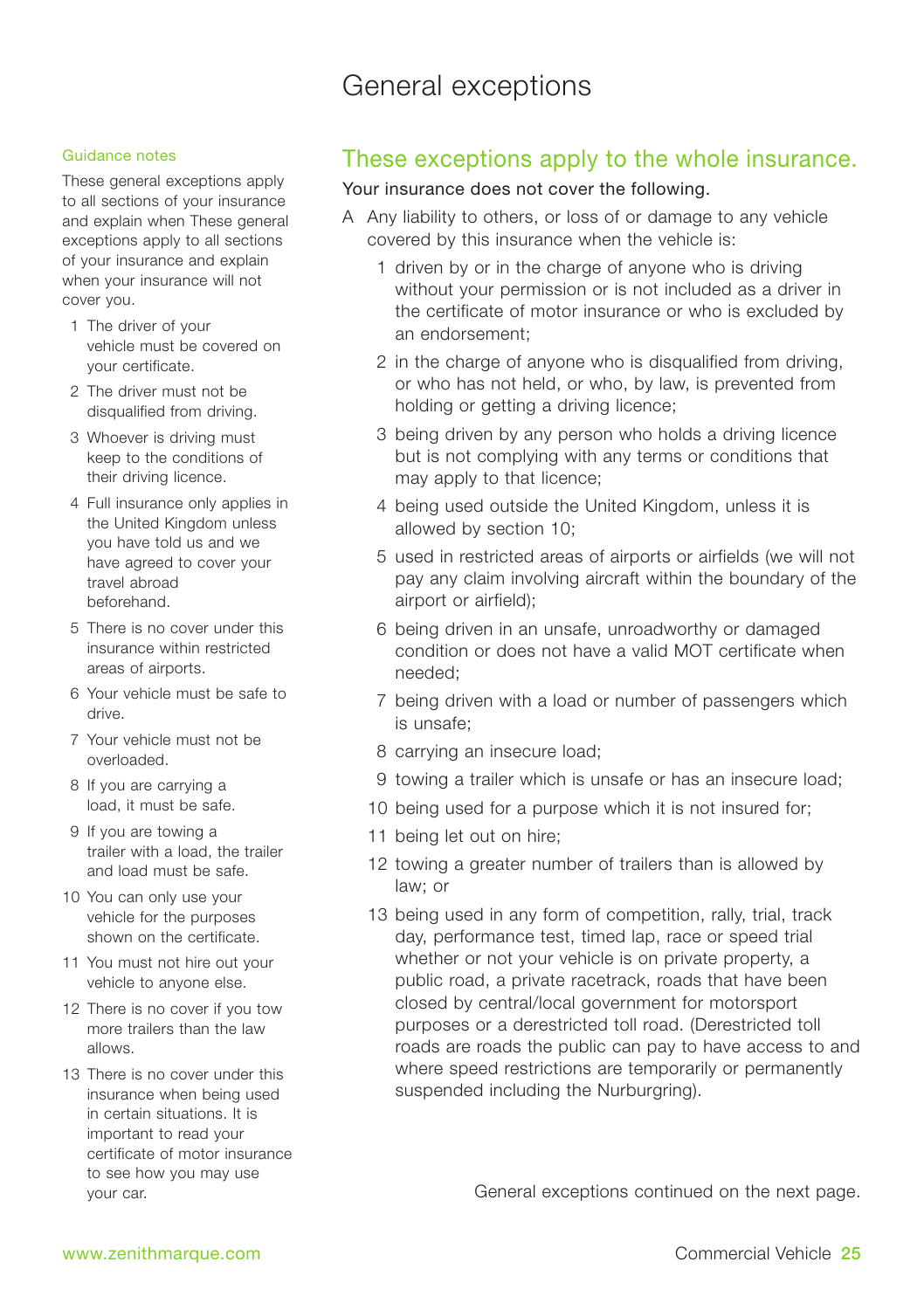### General exceptions (continued)

#### Guidance notes

These general exceptions apply to all sections of your insurance and explain when your insurance will not cover you.

- B Any result of war, revolution or any similar event. Any loss or damage caused by any government, public or local authority legally taking or damaging your property.
- C Any loss or damage caused by:
	- earthquake: or
	- riot or civil commotion happening in Northern Ireland or outside the United Kingdom.
- D Any liability you have accepted by agreement or contract unless that liability would have existed without the agreement.
- E Any loss or damage caused directly or indirectly by:
	- ionising radiation, or contamination by radioactivity from any nuclear fuel, or from any nuclear waste from burning nuclear fuel; or
	- the radioactive, toxic, explosive or other dangerous properties of any explosive nuclear material or any part of it.
- F Loss or damage caused by pressure waves from aircraft or flying objects.
- G Loss or damage by pollution or contamination, however caused, other than needed by the Road Traffic Acts or any other laws which apply to motor insurance.
- H Any loss, damage, injury or legal liability caused directly or indirectly by terrorism or any similar event. This exception does not apply to the cover we must provide under the Road Traffic Acts or any other laws which apply to motor insurance. This exception does not apply to sections 4, 5, 6 and 7 of this insurance.
- I Any liability, loss or damage (other than the minimum cover needed by law) which arises as a result of an accident which happens, or is contributed to, when a known epileptic or diabetic is driving the vehicle and fails to properly carry out any prescribed treatment, or report for a medical examination recommended by his or her doctor.
- J Loss or damage caused intentionally by you or any other person covered under this policy or any member of your family, or loss or damage someone else causes with your permission or encouragement.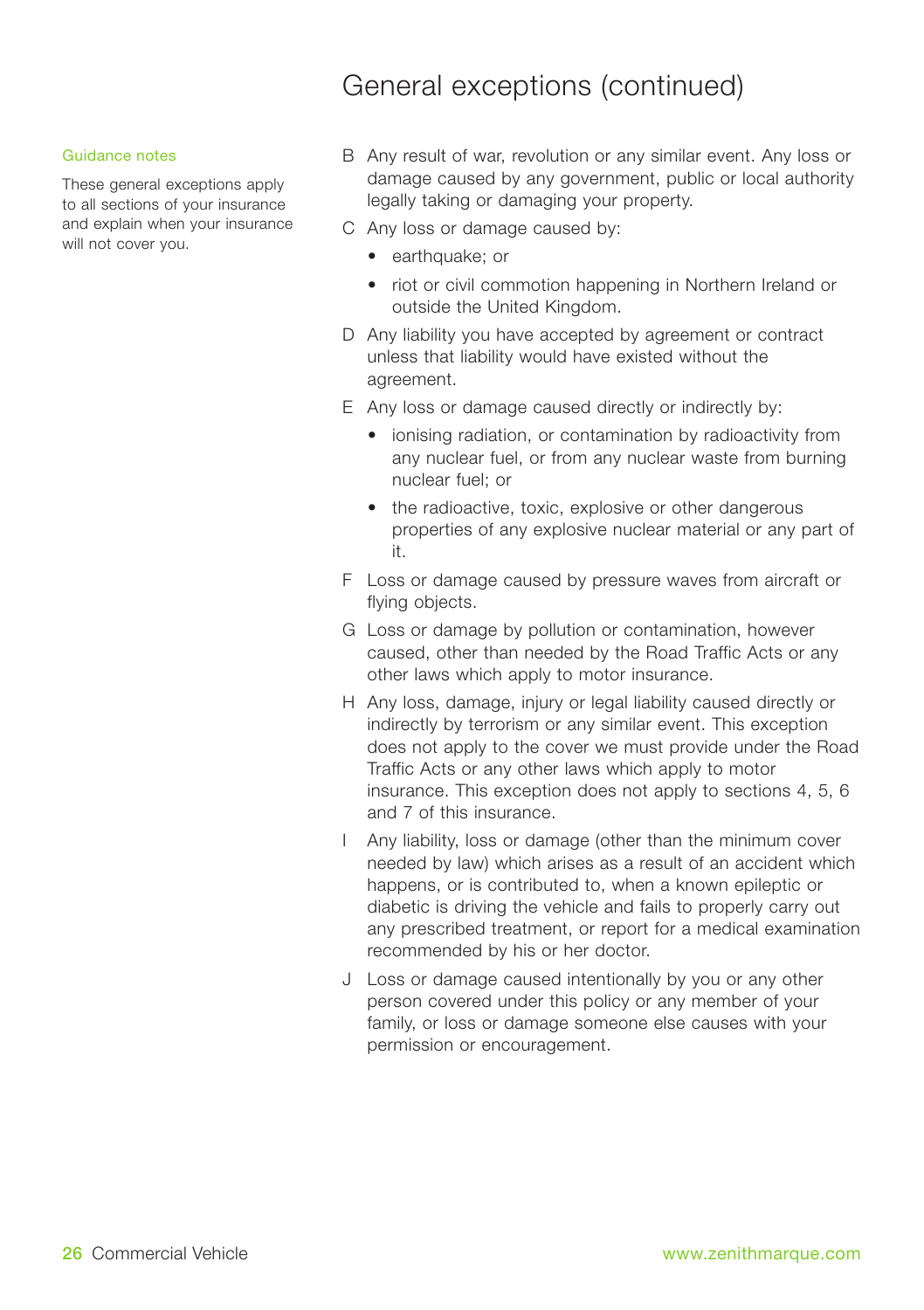### General exceptions (continued)

#### Guidance notes

These general exceptions apply to all sections of your insurance and explain when your insurance will not cover you.

- K We will not provide any cover under this insurance (other than that required by the Road Traffic Acts), if an accident occurs whilst you or any other insured person whilst driving:
	- a is found to be over the lawful limit for driving with alcohol
	- b is driving whilst unfit through drink or drugs, whether prescribed or otherwise
	- c fails to provide a sample of blood, urine or breath when required to so so, without a lawful reason.
- L Any liability, loss or damage where you or any appropriate driver is negligently in breach of the Road Safety Act 2006 except where we are required to provide this cover under the Road Traffic Acts or any other legislation applicable to motor insurance.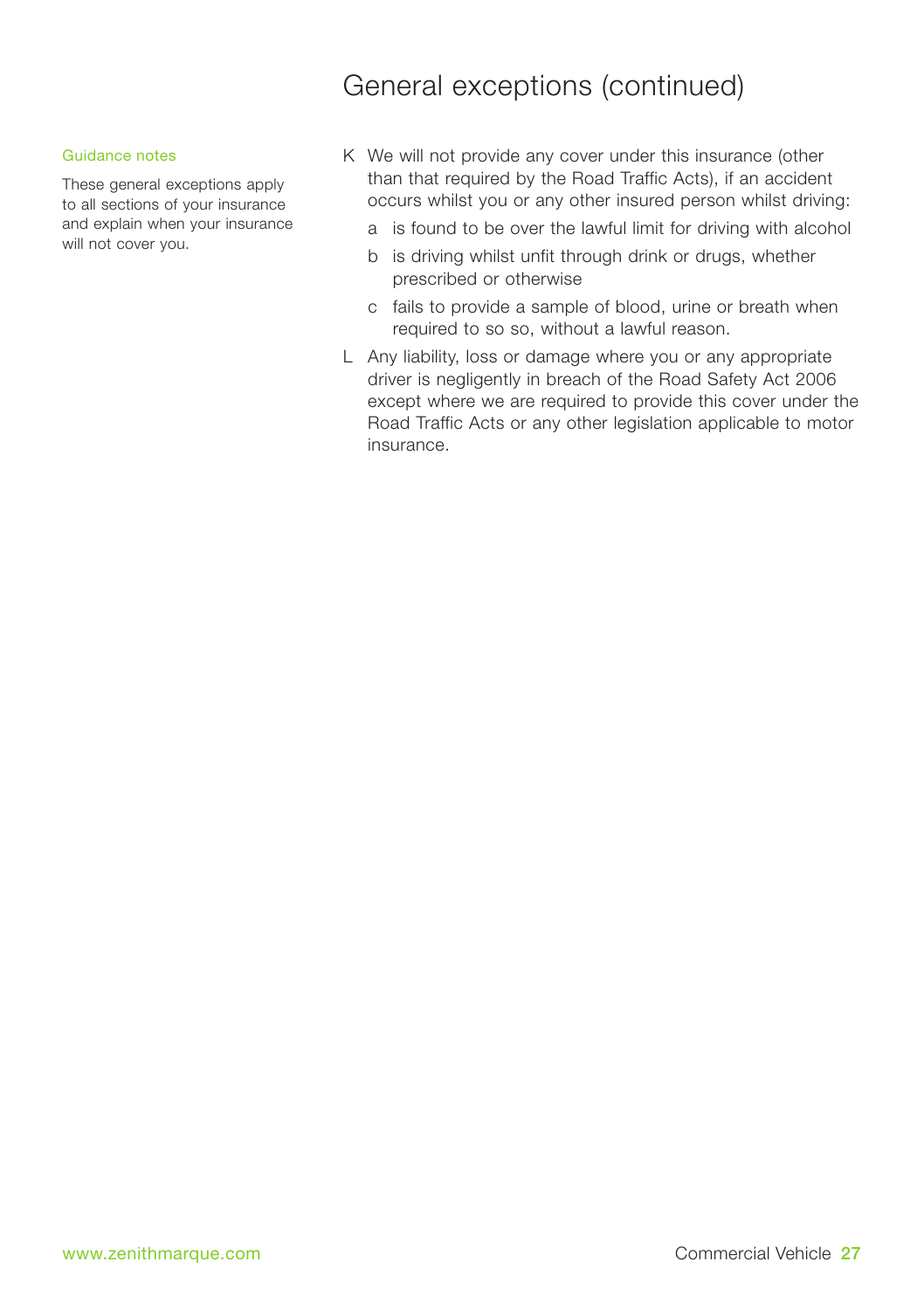### General conditions

#### Guidance notes

You must keep to these conditions or your insurance will not be valid. Your insurance only covers people who meet these conditions and all the information you give to us in the proposal form or statement of insurance must be completely true and accurate.

We will not pay any claim which is false or fraudulent.

This is the procedure for reporting accidents and thefts to us. Do not admit an accident or loss was your fault or negotiate a claim without our permission.

If your vehicle is broken into, stolen or vandalised, you must tell the police.

- A We will only provide the cover described in this insurance under the following circumstances.
	- 1 Anyone claiming cover under this contract has kept to all the conditions in this document and any endorsements.
	- 2 The information you gave on the proposal form or statement of insurance and any declaration is true and complete. If you do not give us accurate information, this could lead to us not paying your claim and/or your insurance not being valid.
	- 3 'Your vehicle' means any vehicle you have told us about and that we have agreed to cover. The vehicle must be your property and registered in your name. If you change the vehicle covered by this insurance or get an extra vehicle which you need cover for, you must tell us in writing beforehand.

#### We will only provide cover if you have paid the premium.

- B If a claim is made which you or anyone acting for you knows is false, or you give us incorrect information or fraudulent documents, we will not pay the claim, cover under this insurance will not be valid and you will lose any premium you have paid. We may also contact the police and/or relevant authority(s) in relation to possible criminal proceedings.
- C After any event which could lead to a claim, tell us immediately by phoning us on 0800 0722050 or writing to us as shown at the end of this document. If any incident involves theft, attempted theft or vandalism you must also report this to the police as soon as the incident is discovered.
- D You must send us any letters, writ or summons as soon as you receive them, together with a filled-in report form. Do not answer any letters, send them straight to us. You must also tell us if you know about any prosecutions involving anyone covered by this insurance. If you have an accident or loss, you must not admit to anyone else that it was your fault or negotiate or refuse any claim unless you have our permission.
- E We are entitled to take full control of any claim and we must be given whatever information and help we need. You must not do anything that will affect our interest in this insurance. We can prosecute or defend any claim in your name.
- F If the law in any country to which this insurance applies obliges us to make a payment which we would not otherwise have paid, we reserve the right to recover the amount paid from you or the person, company, partnership or firm that incurred the liability which made the payment necessary.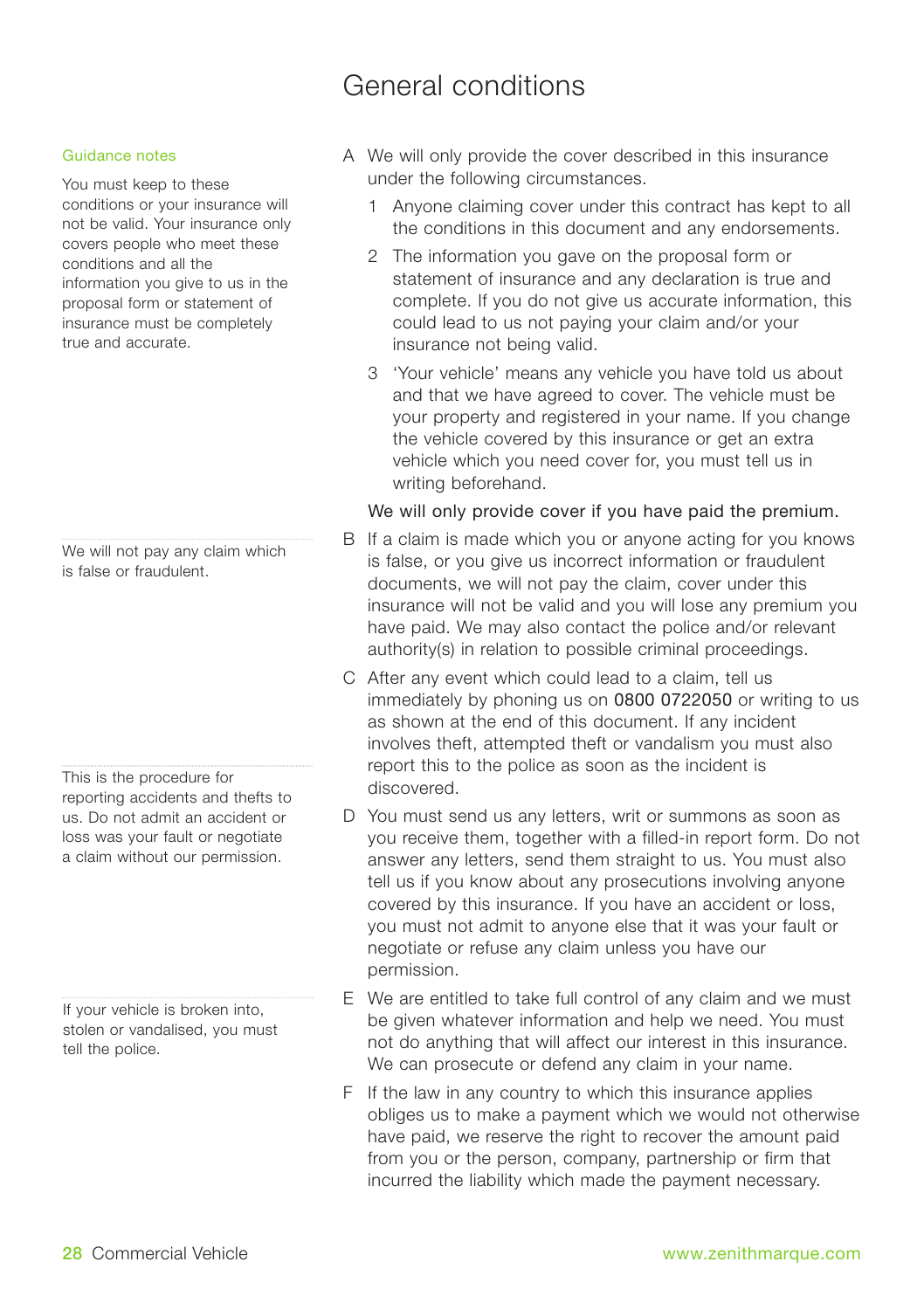Guidance notes

You must keep your vehicle in a safe and roadworthy condition and make every attempt to protect it from damage or theft. If you leave your vehicle, it will not be covered if you have not locked and secured it. This applies even for short periods, such as in a petrol station.

### General conditions (continued)

- G If your vehicle is damaged and a part or accessory cannot be repaired or replaced, we will only pay you the amount shown in the manufacturer's last United Kingdom list price. If we know that your vehicle is an imported vehicle which we have agreed to cover, and the damaged part or accessory has never been available in the United Kingdom, we will only pay the manufacturer's last list price in the country your vehicle came from. We will not pay for the cost of importing any part or accessory needed to repair your vehicle.
- H If your vehicle is under a hire-purchase or leasing agreement and it is damaged and cannot be repaired or replaced, we will pay the claim to the owner shown in that agreement.
- If there is other insurance in force which covers the same loss, damage or liability as our insurance, we will only pay any amount over that provided by the other insurance. This condition does not make us responsible for any amount we would not otherwise have paid under any section of this insurance.
- J You must keep your vehicle in a roadworthy condition at all times and protect it from loss or damage. We can examine your vehicle at any reasonable time.
- K You must remove the ignition key, close all windows and lock all doors any time your vehicle is left unattended.
- L If you have an accident, you must take all possible steps to protect your vehicle and its accessories and contents. If the damage to your vehicle is covered by this insurance, you must contact us immediately. We will not pay for any further damage you cause if you try to drive your vehicle. One of our approved automotive assessors must inspect your vehicle before repairs are started. We will not be responsible for the cost of any new parts or accessories ordered, or repairs carried out, without our agreement. If we think the repair estimate is unreasonable, we may negotiate a lower estimate or pay for any work that may have been done and move your vehicle to another repairer. We have the right to move your vehicle to a safe storage place without asking you.
- M If we choose, we may arrange for the repairer to use suitable (possibly recycled) parts and accessories that are made by a company other than the manufacturer of your vehicle.
- N You cannot transfer this insurance to anyone else.

General conditions continued on the next page.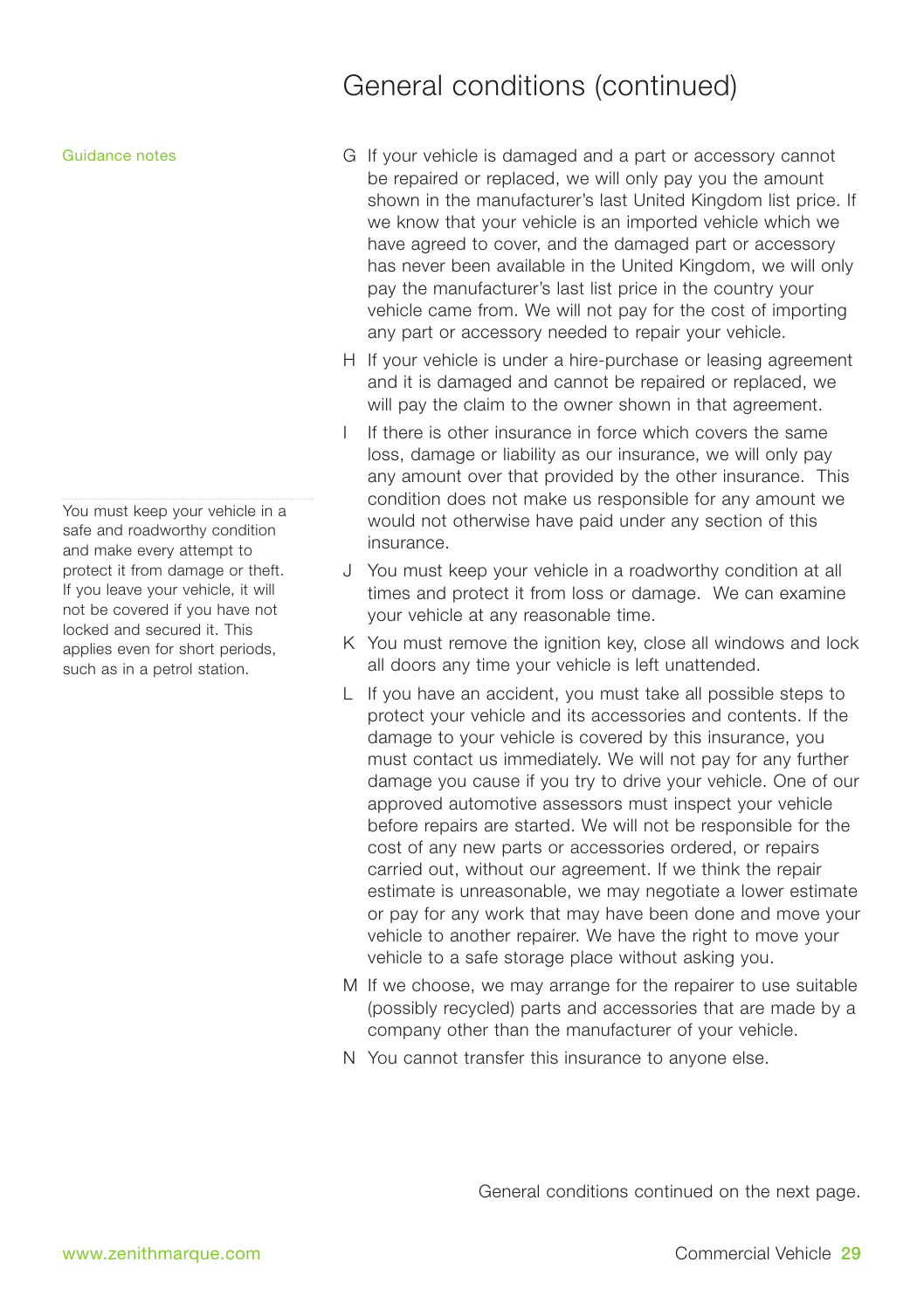### General conditions (continued)

#### Guidance notes

If you are a 'retail' customer, you may cancel the insurance within 14 days of its start without giving any reasons. You will be entitled to a pro-rata refund of your premium, not including any charges to cover costs.

We may cancel the insurance by sending you seven days' notice. You may be entitled to a refund of part of your premium. You may also cancel this insurance by returning your certificate of motor insurance and you may be entitled to a refund if you have not made a claim.

O Cancelling during the initial period of cover – 'Retail' customers only

If you have entered into this contract of insurance as a retail customer, you have a right to cancel this insurance. To do this, you must tell us or your insurance adviser within 14 days of the start date (or annual renewal date) of your policy or (if later) the day you receive the policy documents and supporting information.

You must return your certificate of motor insurance to us or your insurance adviser as part of your notice of cancellation.

If you choose to cancel the insurance policy during this initial period of cover, you will have to pay 'pro-rata' rates for the period of time you have had insurance cover. Further charges may include a proportion of any commission paid to your insurance adviser and a proportion of any fees charged by your insurance adviser, sufficient to cover their costs.

P This insurance may also be cancelled in the following circumstances.

We or your insurance adviser may cancel this policy by sending seven days' notice to your last known address where there is an exceptional or valid reason for doing so. Exceptional or valid reasons may include but are not limited to:

- you do not pay the premium or an instalment when you have been notified that an outstanding amount is required by a specific date;
- you or anyone else covered by this insurance has not met the terms and conditions in this document of motor insurance including those shown on your schedulle;
- you have not provided the requested documentation e.g. evidence of your current address, proof of no claims bonus or a copy of your driving licence;
- where the circumstances of a new claim, or an incident we have become aware of mean that we no longer wish to provide cover;
- if as a result of a claim under this insurance you have not co-operated with our reasonable request for any documents and/or information, we may no longer wish to provide cover;
- a change in your circumstances means that we can no longer provide cover;
- you have gone into administration, receivership or liquidation;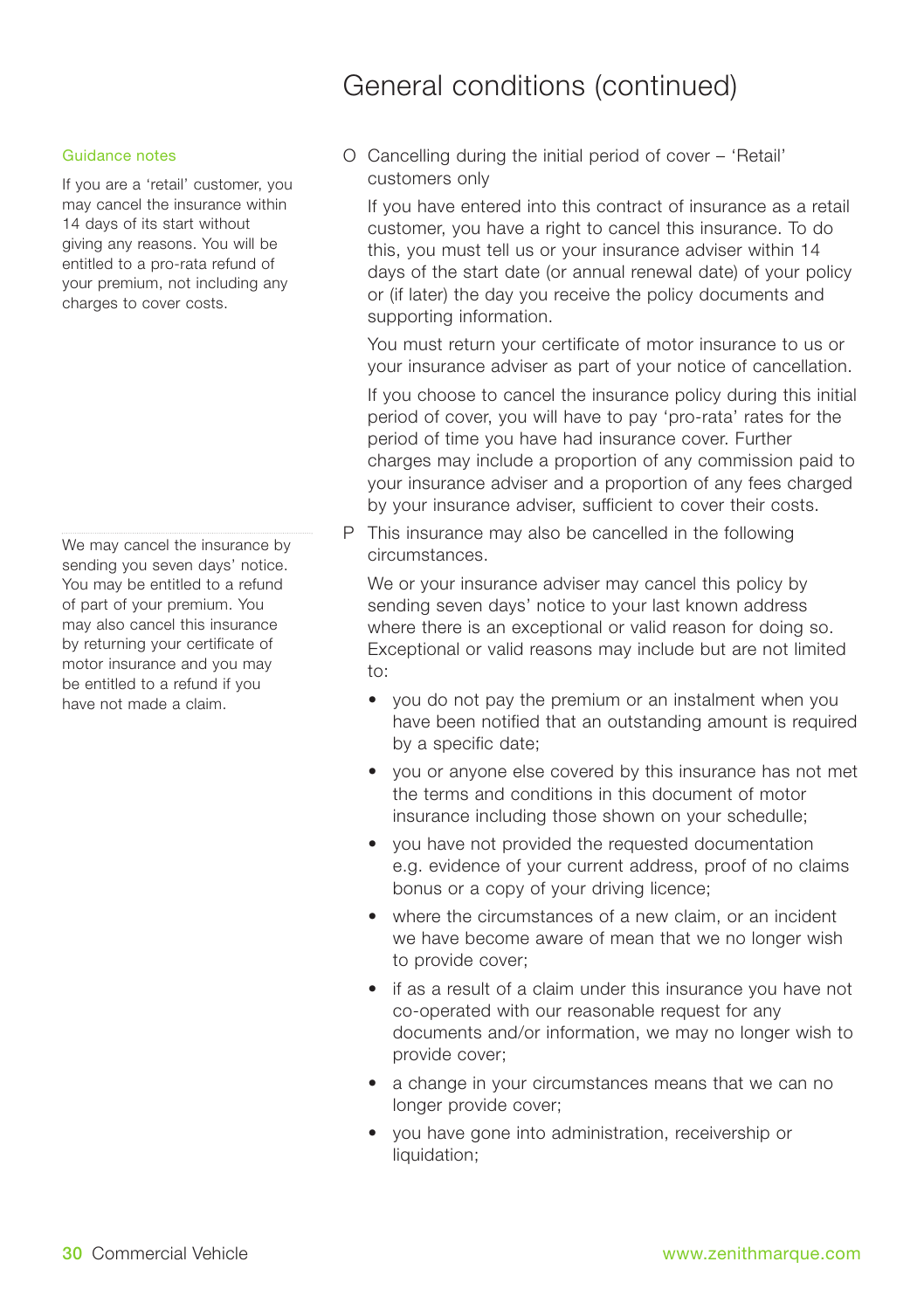### General conditions (continued)

- where we identify misrepresentation or fraud or any attempt to gain an advantage under this insurance to which you are not entitled; or
- use of threatening or abusive behaviour or language or intimidation or bullying of our staff or suppliers.

If you return the certificate of motor insurance to us we will refund the part of your premium which applies to the period of the insurance you have left. If we or your insurance adviser cancel this insurance because you have not paid the full premium we will work out the refund using the rates shown below. We will not give a refund if anyone has claimed in the current insurance period.

You can cancel this insurance after the initial period of cover set out in General condition O by sending back your certificate of motor insurance and schedule to us or your insurance adviser. If you have not made any claims in the current period of insurance, and you are not going to make a claim, we will work out a charge for the time you have been covered using our short-period rates shown below but will make a deduction for any administrative costs we have incurred.

| Refund of |
|-----------|
| premium   |
| 80%       |
| 70%       |
| 50%       |
| 40%       |
| 30%       |
| 20%       |
| 0%        |
|           |

- Q This insurance does not give rights to any person other than you (the insured person) unless we say differently elsewhere in this document.
- R If you pay your premium by instalments and have paid a deposit premium, if we then do not receive an instalment when it is due, we will send you seven days' notice of cancellation. You must pay the full amount you owe before the seven days are up. If you do not pay the full amount, we will cancel the insurance immediately. It is a serious offence under section 143 of the Road Traffic Act 1988 to use, or allow any person to use a motor vehicle on a road without a valid motor insurance policy in force. If your vehicle is lost or damaged and cannot be repaired or replaced and the loss or

General conditions continued on the next page.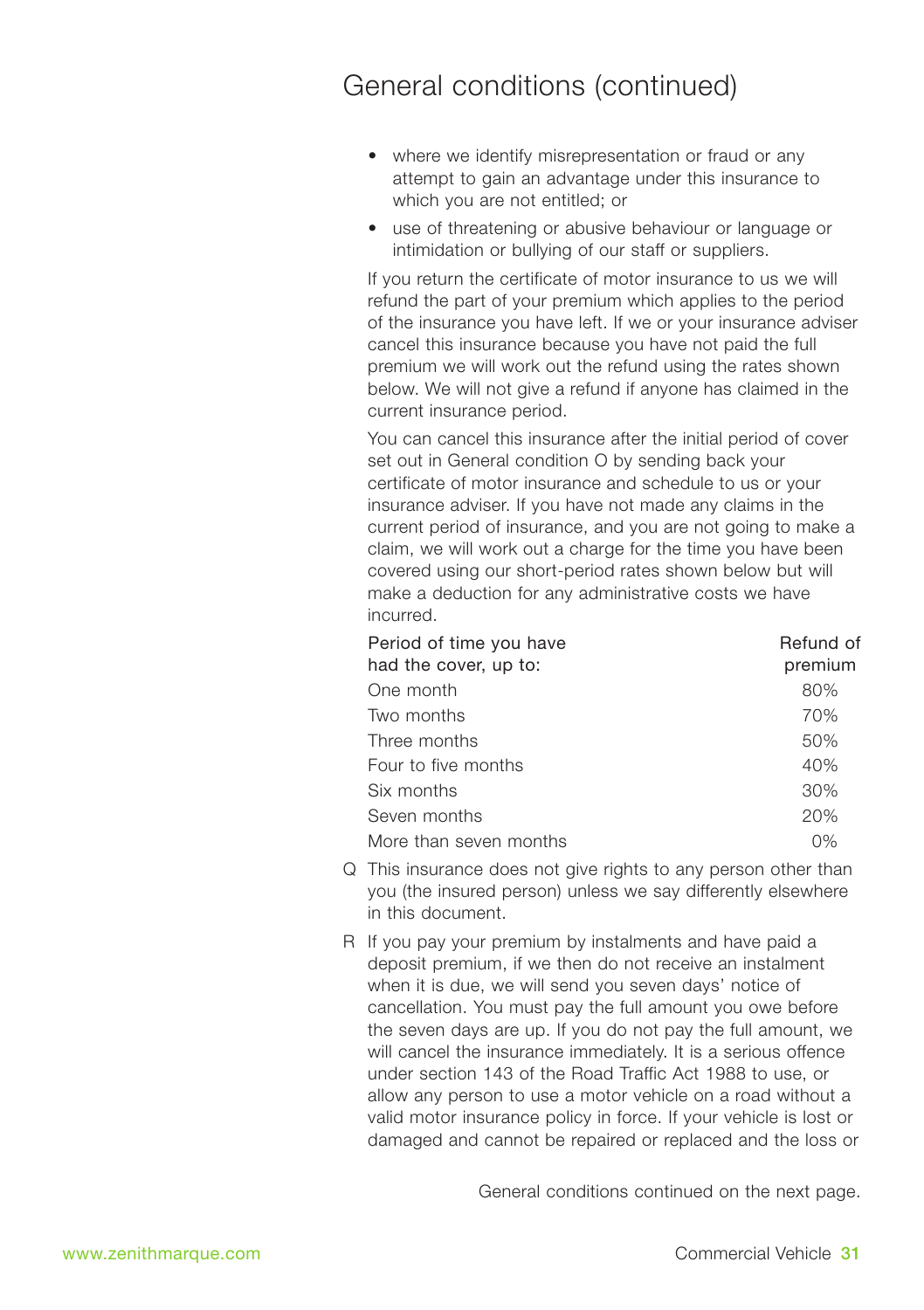### General conditions (continued)

#### Guidance notes

damage is covered by this insurance, you must pay all the premium you owe. We will have the right to take any premium you owe from the amount of the claim.

- S You must tell us as soon as possible about any changes which could affect your insurance and which have happened since the cover first started or since you last renewed it. If you do not tell us about these changes, your insurance may not cover you fully or at all. If you are not sure whether any facts are important, please ask your insurance adviser. Here are some examples of changes you should tell us about.
	- A change of vehicle including getting an extra vehicle. We will need full details of your new vehicle, which must include information about the country in which it was first registered, if this was not the United Kingdom.
	- A change in the way you use your vehicle.
	- A change of address.
	- A change of occupation, including any part-time work.
	- Convictions and prosecutions.
	- A change in the main driver of the vehicle.
	- Details of drivers you have not told us about before.
	- Details if you, or anyone who drives, develop any medical conditions.
	- All changes you make to your vehicle, if these make your vehicle different from the manufacturer's standard specification.
- T Unless we have agreed otherwise with you, this insurance is governed by the law applying in the particular country in the United Kingdom you live in. If there is any dispute over which law is to apply to this insurance it will be English law. We will not cover any payments that are awarded by a court in a country outside of the United Kingdom unless your cover has been extended to that country under section 10 of this insurance.
- U If your vehicle is lost or damaged and cannot be repaired or replaced, and the loss or damage is covered by this insurance, when we settle your claim your vehicle will become our property. We will not refund any premium for the period of insurance you have left but we may decide to let the cover continue for a replacement vehicle.

If your vehicle is a 'write-off' and we offer to settle your claim, this insurance will end for your vehicle when you accept the payment. The insurance can only be transferred to a replacement vehicle if we give our permission.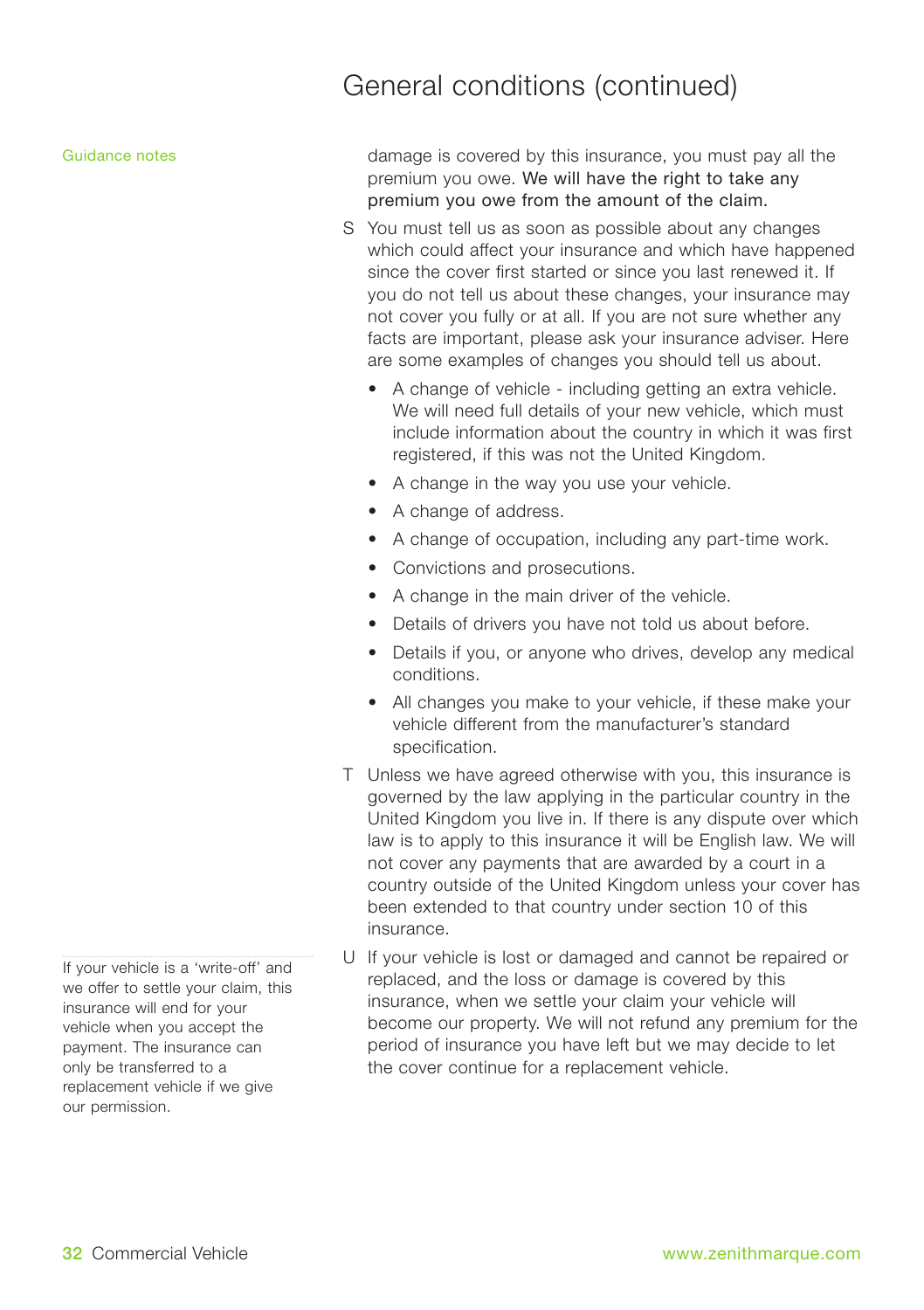### Very important if you have an accident

#### Guidance notes

Please follow these instructions if you need to make a claim.

Your insurance adviser will send you a claim form and give you advice.

You must report all accidents to us immediately.

### What to do if you have to make a claim

- 1 Do not drive away. You must stop if any person or animal has been hurt, or if any vehicle or property has been damaged.
- 2 Ask for the names and addresses of any other drivers or pedestrians. If there is another driver involved, ask for the name of his or her insurer and for their insurance policy or certificate number.
- 3 If the accident damaged another vehicle, property or animal, you must give your name, address, vehicle registration number and show your insurance certificate to anyone who needs it. If anyone other than you is injured, you must show your insurance certificate to the police.
- 4 Write down the names and addresses of any witnesses, including any passengers in your vehicle.
- 5 Draw a diagram of the scene. Show as much detail as possible - include:
	- the position of all the vehicles before and after the accident;
	- the speeds and distances:
	- road names and layout;
	- where witnesses were standing:
	- any obstructions to your or other users' view: and
	- anything that could be relevant to the accident.
- 6 Do not admit you were at fault in any way or offer to make a payment. If any other person does this, remember to report it to us.
- 7 You must report all accidents, particularly those involving personal injury, to us immediately. You can phone if necessary. You may also be asked to complete an Accident Report Form. You will need to answer all the questions on the form and sign and date it.
- 8 If you receive any writ, summons or correspondence from anyone else or their representative, send it to us immediately. You must tell us if there is going to be any police action.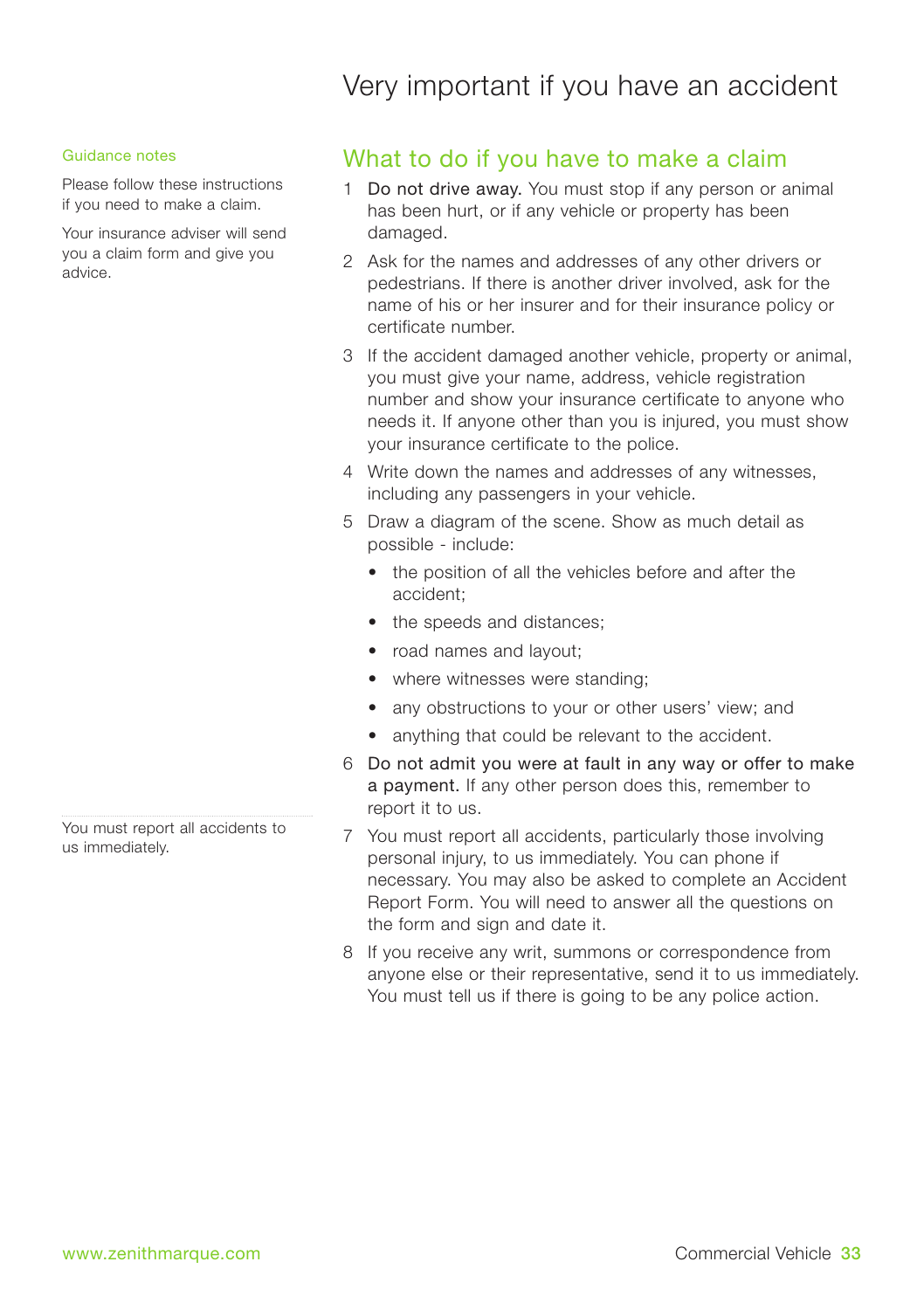### Very important if you have an accident (continued)

### How to make a claim

If you need to tell us about an incident involving damage to or loss of your vehicle, please phone us immediately on 0800 072 2050 (calls made to or from this number and other numbers at the Insurer may be recorded for training and monitoring purposes).

You should phone this number even if your policy does not cover the damage.

If we are asked to repair your vehicle, we will do this if the damage is covered by the policy and one of our approved assessors has inspected the damage.

We promise to:

- do our best to sort out your claim with as little paperwork as possible; and
- start the repair process immediately

To help us process your claim, please make sure you have your policy details to hand when you contact us. We will also need you to tell us the precise details of the incident.

### Travelling outside the UK

If you are travelling abroad and need to let us know about a claim, please contact your insurance broker or intermediary or alternatively phone our local agents on 0044 1252 820161.

### Accidents abroad

You may be asked to complete a European Accident Report Form (Constat Amiable D'Accident Automobile) if you are involved in a road traffic accident within the European Union.

Before signing make sure that the boxes are ticked and the comments and diagram are correct. You will be given a copy which should be sent to us as soon as possible. This document can be legally binding in certain countries and you should not sign anything you do not understand.

Your policy does not provide for roadside assistance.

You must report the accident immediately to us.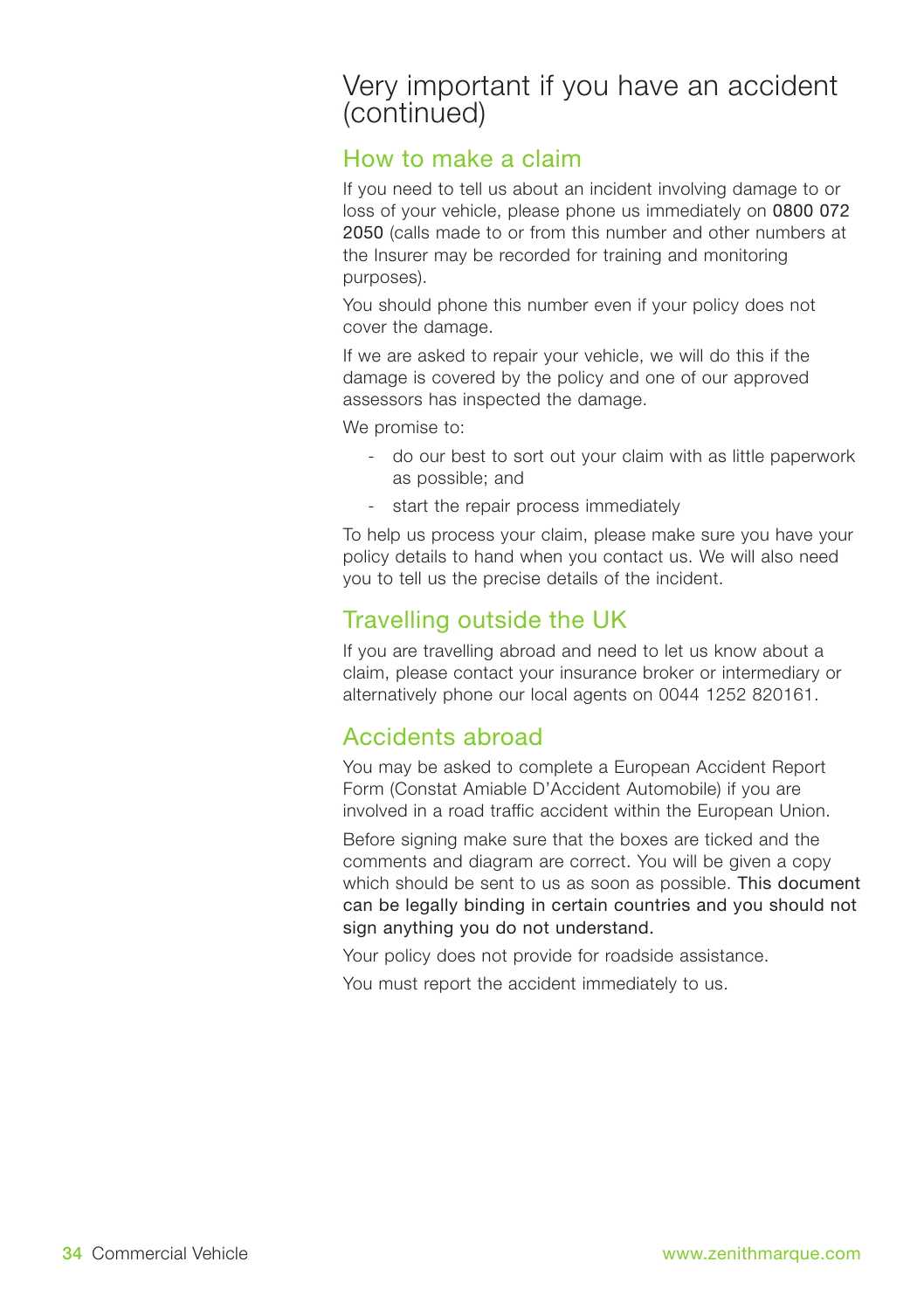### Our Service Commitment

### What to do if you have a complaint

We are dedicated to delivering a first class level of service to all of our policyholders. However, we accept that things can occasionally go wrong and would rather be told about any concerns you have so that we can take steps to make sure the service you receive meets your expectations in the future.

If a dispute regarding your policy or claim arises and cannot be resolved by reference to your insurance intermediary the following explains the procedures for resolving your complaint:

The resolution of complaints in relation to your policy (or any claim made under it) is delegated to our service providers in the United Kingdom, Zenith Marque Insurance Services Limited. If you have a complaint, please contact our service providers at the address below: Zenith Marque Insurance Services Ltd

Prospect House, Thanet Way,

Whitstable,

Kent CT5 3FD

When contacting Zenith Marque Insurance Services Ltd please provide:

- A policy number and/or claim number.
- An outline of your complaint.
- A contact telephone number.

Our service providers will make every effort to resolve your complaint immediately. If they cannot resolve your complaint by the end of the next working day they will acknowledge your complaint within five working days of receipt and do their best to resolve the problem within four weeks by sending you a final response letter. If they are unable to do so, they will write to advise you of progress and will endeavour to resolve your complaint in full within the following four weeks. If they are still unable to provide you with a final response at this stage, they will write to you explaining why and advise when you can expect a final response. At this point you may refer your complaint to The Financial Ombudsman Service at the following address:

The Financial Ombudsman Service

Exchange Tower

London

E14 9SR

0800 023 4567 calls to this number are now free on mobile phones and landlines

0300 123 9123 calls to this number cost no more than calls to 01 and 02 numbers

complaint.info@financial-ombudsman.org.uk

You have the right of referral within six months of the date of your final response letter. Whilst we and our UK service providers are bound by the decision of the Financial Ombudsman Service, you are not. Following the complaints procedure above does not affect your right to take legal action.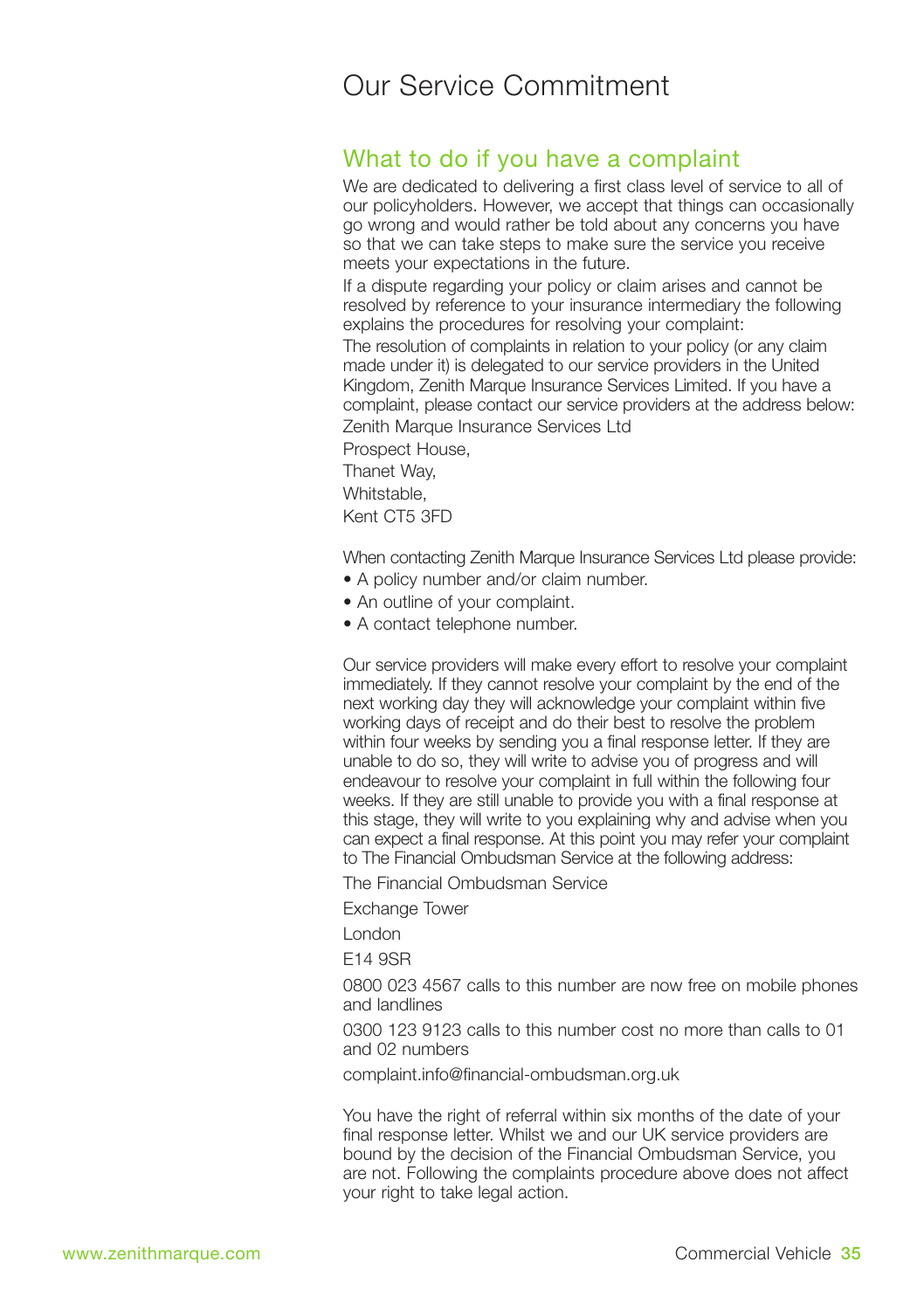### **Endorsements**

| Endorsement<br>Number | These are the full wordings of all endorsements, please refer to your schedule to see<br>which endorsements apply to your policy. Your schedule will show the full details of<br>vehicles, values or drivers which apply to the relevant endorsement(s).                                                                                            |
|-----------------------|-----------------------------------------------------------------------------------------------------------------------------------------------------------------------------------------------------------------------------------------------------------------------------------------------------------------------------------------------------|
| C <sub>05</sub>       | Damage excess $-$ £(amount)<br>We will not pay the amount shown above for the first part of any claim under<br>Sections 4 or 6 of your policy booklet. This amount is in addition to the excesses<br>shown in Section 8 of your policy booklet.                                                                                                     |
| C15                   | Interest of registered owner - (name)<br>Your vehicle is owned by the person or organisation named above.                                                                                                                                                                                                                                           |
| C45                   | Corporate Manslaughter and Corporate Homicide Act 2007 - Unlimited cover<br>The cover in relation to a prosecution under the Corporate Manslaughter and<br>Corporate Homicide Act 2007 provided under Section 2 (Legal costs) is extended<br>to provide unlimited costs in relation to any one claim or series of claims arising<br>from one cause. |
| C46                   | Corporate Manslaughter and Corporate Homicide Act 2007 - £10m cover<br>The cover in relation to a prosecution under the Corporate Manslaughter and<br>Corporate Homicide Act 2007 provided under Section 2 (Legal costs) is extended<br>to provide costs up to £10m in relation to any one claim or series of claims arising<br>from one cause.     |
| C47                   | Corporate Manslaughter and Corporate Homicide Act 2007 - Cover removed<br>The cover in relation to a prosecution under the Corporate Manslaughter and<br>Corporate Homicide Act 2007 provided under Section 2 (Legal costs) is removed<br>from your policy.                                                                                         |
| C51                   | Guaranteed courtesy van<br>Your policy is extended to include the provision of a guaranteed courtesy van in<br>the event of a claim under section 4 or 5 of your policy booklet subject to the<br>restrictions shown in those sections.                                                                                                             |
| C55                   | Use in Eire<br>You are covered to use your vehicle in Eire.                                                                                                                                                                                                                                                                                         |
| C82                   | Fire and theft excess $-$ £(amount)<br>We will not pay the amount shown above for the first part of any claim for loss or<br>damage caused by fire, theft or attempted theft.                                                                                                                                                                       |
| CD <sub>4</sub>       | Excluding drivers under 30 or with less than 12 months' experience<br>We will only provide cover when your vehicle is being driven by, or is in the charge<br>of, any person 30 or over and who holds a full UK driving licence which has been<br>issued for at least 12 months.                                                                    |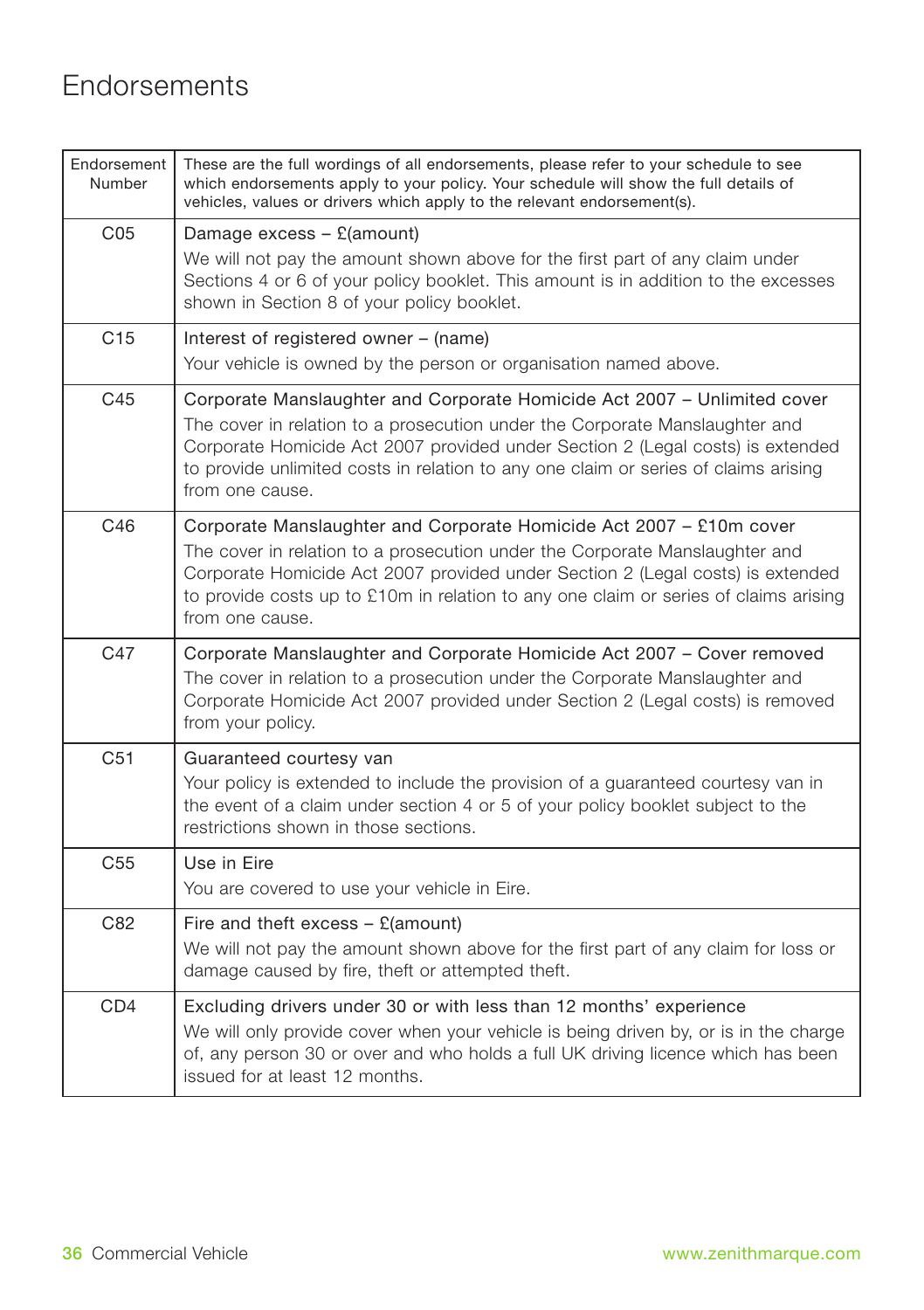### Endorsements (continued)

| Endorsement<br>Number | These are the full wordings of all endorsements, please refer to your schedule to see<br>which endorsements apply to your policy. Your schedule will show the full details of<br>vehicles, values or drivers which apply to the relevant endorsement(s).                                                                                                                                                                                                                                                                                                                                                                                                                                                                                                                                                                                                                                                                                                                                         |
|-----------------------|--------------------------------------------------------------------------------------------------------------------------------------------------------------------------------------------------------------------------------------------------------------------------------------------------------------------------------------------------------------------------------------------------------------------------------------------------------------------------------------------------------------------------------------------------------------------------------------------------------------------------------------------------------------------------------------------------------------------------------------------------------------------------------------------------------------------------------------------------------------------------------------------------------------------------------------------------------------------------------------------------|
| CE <sub>6</sub>       | Protected no-claim bonus<br>This insurance contains a protected no-claim bonus under Section 11 of your<br>policy booklet.                                                                                                                                                                                                                                                                                                                                                                                                                                                                                                                                                                                                                                                                                                                                                                                                                                                                       |
| CFC                   | Fuel cut-off switch or battery isolator<br>It is a requirement of your policy that a fuel cut-off switch or battery isolator is<br>fitted to the insured vehicle and has been activated when the vehicle is left<br>unattended. Failure to comply with this endorsement may result in any loss<br>incurred under Section 5 of your policy booklet not being covered.                                                                                                                                                                                                                                                                                                                                                                                                                                                                                                                                                                                                                             |
| CM <sub>6</sub>       | Excluding drivers under 25 or with less than 12 months' experience<br>We will only provide cover when your vehicle is being driven by, or is in the charge<br>of, any person 25 or over and who holds a full UK driving licence which has been<br>issued for at least 12 months.                                                                                                                                                                                                                                                                                                                                                                                                                                                                                                                                                                                                                                                                                                                 |
| CM <sub>7</sub>       | Warranted immobiliser<br>It is a requirement of your policy that, from inception, your vehicle is fitted with an<br>approved alarm and immobilisation device or an approved immobilisation device<br>(please contact your intermediary for details of approved devices).<br>We will not provide cover under Section 5 of your policy in respect of theft or<br>attempted theft of your vehicle shown above unless:<br>a) it has been fitted with an approved alarm and immobilisation device or an<br>approved immobilisation device. If the above were not fitted by the vehicle<br>manufacturer then a copy of the installation certificate has to be sent intact to<br>us when you submit your claim;<br>and<br>b) the device was activated and working efficiently at the time of loss;<br>and<br>c) all keys used to activate/deactivate the alarm and immobilisation device or<br>immobilisation device fitted to your vehicle have to be sent intact to us when<br>you submit your claim. |

Endorsements continued on the next page.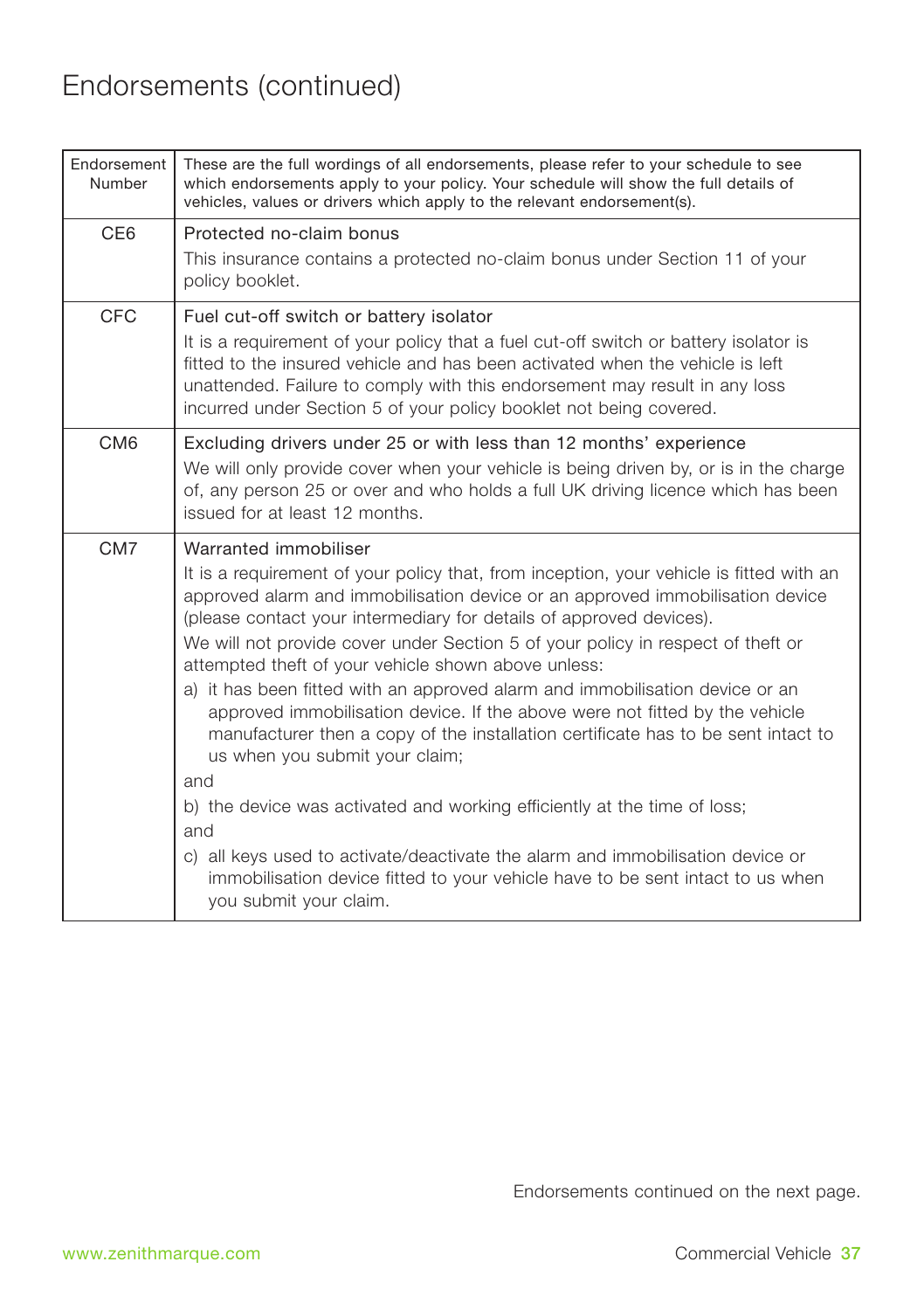### Endorsements (continued)

| Endorsement<br>Number | These are the full wordings of all endorsements, please refer to your schedule to see<br>which endorsements apply to your policy. Your schedule will show the full details of<br>vehicles, values or drivers which apply to the relevant endorsement(s). |
|-----------------------|----------------------------------------------------------------------------------------------------------------------------------------------------------------------------------------------------------------------------------------------------------|
| CS <sub>2</sub>       | Tracking/Satellite                                                                                                                                                                                                                                       |
|                       | It is a requirement of your policy that, from inception of your policy, your vehicle is<br>fitted with an approved tracking/satellite device (please contact your intermediary<br>for details of approved devices).                                      |
|                       | We will not provide cover under Section 5 of your policy in respect of theft or<br>attempted theft of your vehicle shown above unless:                                                                                                                   |
|                       | a) it has been fitted with an approved tracking/satellite device. If this was not fitted<br>by the vehicle manufacturer then a copy of the installation certificate has to be<br>sent intact to us when you submit your claim;                           |
|                       | b) the device was activated and working efficiently at the time of loss;                                                                                                                                                                                 |
|                       | c) all subscriptions are paid up to date;                                                                                                                                                                                                                |
|                       | and                                                                                                                                                                                                                                                      |
|                       | d) the tracking/satellite company is notified by you or the last authorised person in<br>control of your vehicle, within four hours of the discovery of the loss.                                                                                        |
| CW <sub>2</sub>       | Glass excess (£70)<br>The excess applicable to claims made under section 7 of your policy booklet is<br>£70.                                                                                                                                             |